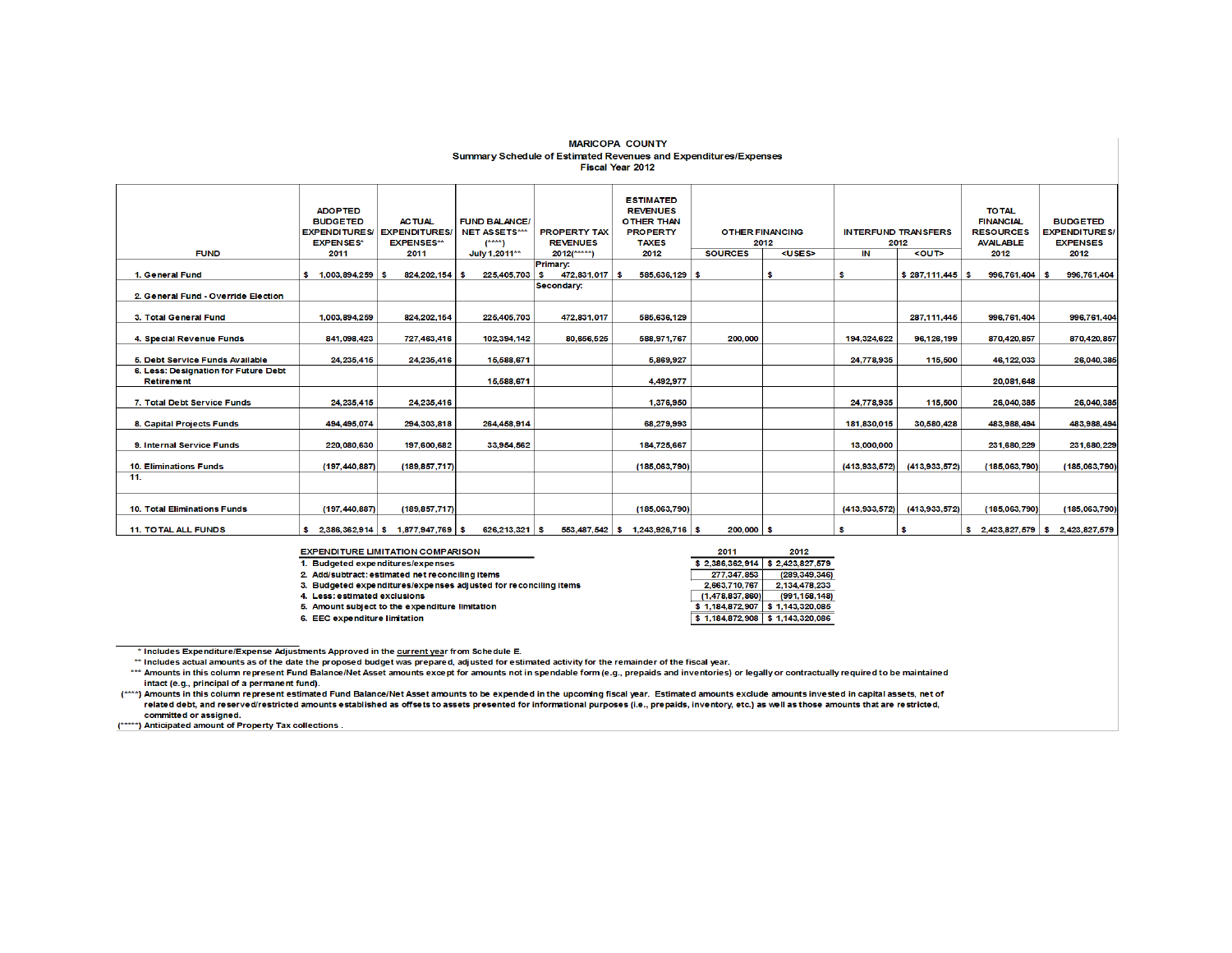## **MARICOPA COUNTY Fiscal Year 2012 Summary of Tax Levy and Tax Rate Information**

|                                                                                                                                                                                         |          | 2011                                    |          | 2012                                    |
|-----------------------------------------------------------------------------------------------------------------------------------------------------------------------------------------|----------|-----------------------------------------|----------|-----------------------------------------|
| 1. Maximum allowable primary property tax levy.<br>A.R.S. §42-17051(A)                                                                                                                  | \$       | 517,847,364                             | \$       | 538,196,523                             |
| 2. Amount received from primary property taxation<br>in the current year in excess of the sum of that<br>year's maximum allowable primary property tax<br>levy. A.R.S. §42-17102(A)(18) | \$       |                                         |          |                                         |
| 3. Property tax levy amounts                                                                                                                                                            |          |                                         |          |                                         |
| A. Primary property taxes                                                                                                                                                               | \$       | 492,224,342                             | \$       | 477,571,468                             |
| B. Secondary property taxes<br>General Fund - Override election<br><b>Flood Control District</b><br><b>Library District</b>                                                             | \$       | 68,019,592<br>20,479,676                | \$       | 62,401,172<br>19,070,066                |
| Total secondary property taxes                                                                                                                                                          | \$       | 88,499,268                              | \$       | 81,471,238                              |
| C. Total property tax levy amounts                                                                                                                                                      | \$       | 580,723,610                             | \$       | 559,042,706                             |
| 4. Property taxes collected*                                                                                                                                                            |          |                                         |          |                                         |
| A. Primary property taxes<br>(1) Current year's levy<br>(2) Prior years' levies<br>(3) Total primary property taxes                                                                     | \$<br>\$ | 477,457,612<br>9,893,322<br>487,350,934 | \$<br>S  | 463,244,324<br>9,586,693<br>472,831,017 |
| B. Secondary property taxes<br>(1) Current year's levy<br>(2) Prior years' levies<br>(3) Total secondary property taxes                                                                 | \$<br>\$ | 85,844,290<br>1,772,602<br>87,616,892   | \$<br>\$ | 79,027,101<br>1,629,424<br>80,656,525   |
| C. Total property taxes collected **                                                                                                                                                    | \$       | 574,967,826                             | \$       | 553,487,542                             |
| 5. Property tax rates                                                                                                                                                                   |          |                                         |          |                                         |
| A. County tax rate<br>(1) Primary property tax rate<br>(2) Secondary property tax rate<br>General Fund - Override election                                                              |          | 1.0508                                  |          | 1.2407                                  |
| (3) Total county tax rate                                                                                                                                                               |          | 1.0508                                  |          | 1.2407                                  |
| B. Special assessment district tax rates<br>Secondary property tax rates                                                                                                                |          |                                         |          |                                         |
| <b>Flood Control District</b><br><b>Library District</b>                                                                                                                                |          | 0.1489<br>0.0412                        |          | 0.1780<br>0.0492                        |
|                                                                                                                                                                                         |          |                                         |          |                                         |

\* Includes actual property taxes collected as of the date the proposed budget was prepared, \* \* \* plus estimated property tax collections for the remainder of the fiscal year.

\*\* Represents budgeted Property Tax Revenue. Property tax revenue is budgeted in FY 2011-12 based on prior years' collection trends, rather than on the actual levy amount. Each year, approximately 3.0% of levied taxes go unpaid. While a portion (approximately 2.0%) are paid in the following tax year, approximately 1.0% are never paid, or are not levied due to resolutions which actually reduce assessed value amounts. Levy for General Fund is \$477,571,468; for Flood Control District is \$62,401,172 and for Library District is \$19,070,066.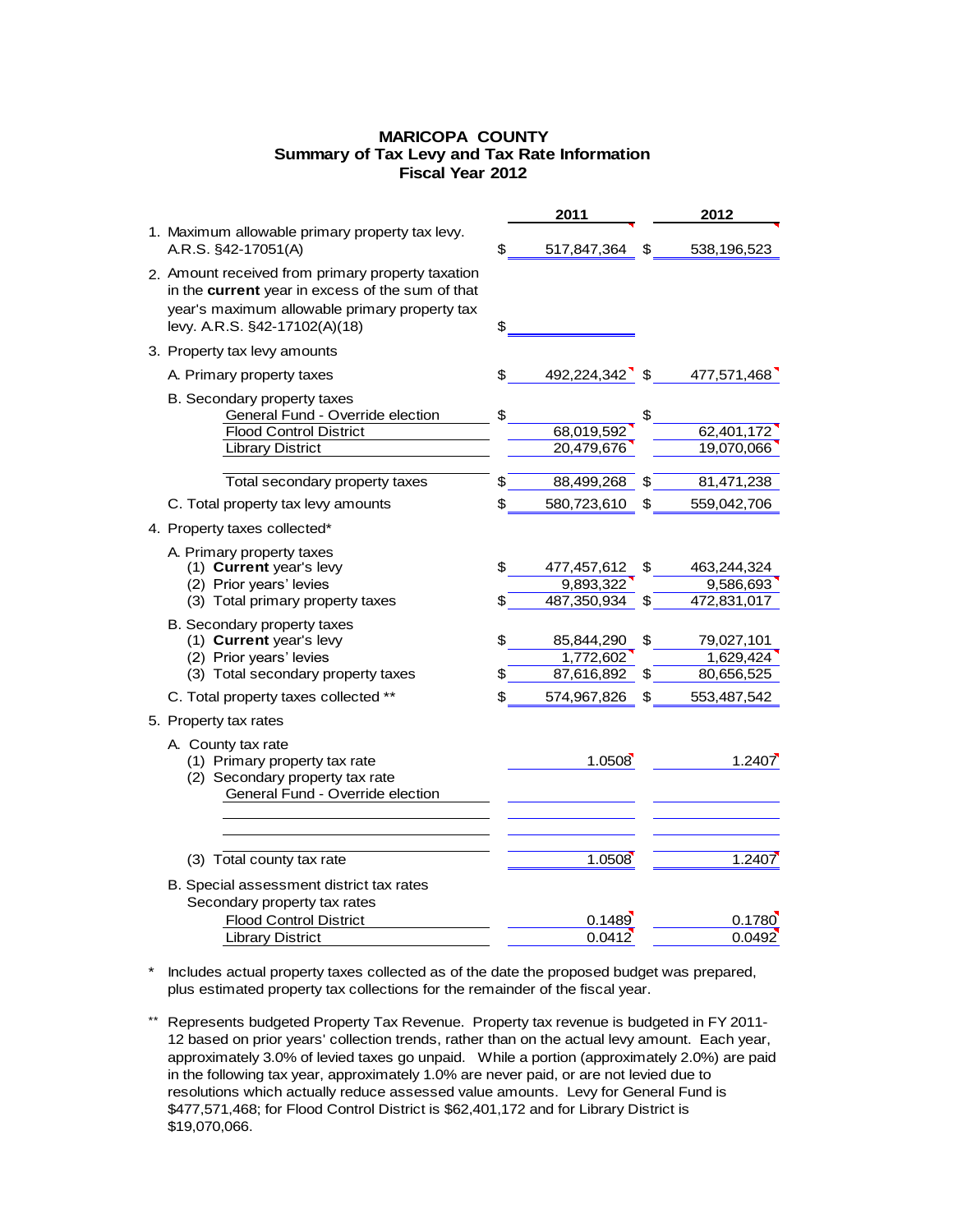### **Fiscal Year 2012 MARICOPA COUNTY Summary by Fund Type of Revenues Other Than Property Taxes**

|                                      | <b>ESTIMATED</b><br><b>REVENUES **</b> |                | <b>ACTUAL</b><br><b>REVENUES*</b> |     | <b>ESTIMATED</b><br><b>REVENUES</b> |
|--------------------------------------|----------------------------------------|----------------|-----------------------------------|-----|-------------------------------------|
| <b>SOURCES OF REVENUES</b>           | 2011                                   |                | 2011                              |     | 2012                                |
|                                      |                                        |                |                                   |     |                                     |
| <b>Taxes</b>                         |                                        |                |                                   |     |                                     |
| TAX PENALTIES & INTEREST             | \$<br>21,000,000                       | $\mathfrak{L}$ | 25,000,000                        | \$. | 23.300.000                          |
| PAYMENTS IN LIEU OF TAXES            | 10,060,000                             |                | 10,568,220                        |     | 11,775,550                          |
| STATE SHARED SALES TAX               | 369,740,752                            |                | 369,732,348                       |     | 369,740,752                         |
| STATE SHARED VEHICLE LICENSE         | 113,380,026                            |                | 113,301,612                       |     | 111,119,076                         |
| <b>Licenses and permits</b>          |                                        |                |                                   |     |                                     |
| <b>LICENSES AND PERMITS</b>          | 2,285,000                              |                | 2,290,629                         |     | 2,203,000                           |
|                                      |                                        |                |                                   |     |                                     |
| Intergovernmental                    |                                        |                |                                   |     |                                     |
| <b>GRANTS</b>                        | 22.538                                 |                | 20.530                            |     |                                     |
| OTHER INTERGOVERNMENTAL              | 4,041,475                              |                | 3,833,857                         |     | 4,773,201                           |
| <b>Charges for services</b>          |                                        |                |                                   |     |                                     |
| <b>INTERGOV CHARGES FOR SERVICES</b> | 12,057,601                             |                | 12,113,117                        |     | 11,717,822                          |
| OTHER CHARGES FOR SERVICES           | 26,411,426                             |                | 28.007.844                        |     | 28.283.339                          |
| PATIENT SERVICES REVENUE             | 7,200                                  |                | 14,237                            |     | 6.876                               |
| <b>Fines and forfeits</b>            |                                        |                |                                   |     |                                     |
| <b>FINES &amp; FORFEITS</b>          | 14,440,741                             |                |                                   |     | 14,036,087                          |
|                                      |                                        |                | 13,812,675                        |     |                                     |
| <b>Investments</b>                   |                                        |                |                                   |     |                                     |
| <b>INTEREST EARNINGS</b>             | 7.000.000                              |                | 8.184.033                         |     | 5.000.000                           |
| <b>Miscellaneous</b>                 |                                        |                |                                   |     |                                     |
| MISCELLANEOUS REVENUE                | 4,228,226                              |                | 4,644,224                         |     | 3,680,426                           |
|                                      |                                        |                |                                   |     |                                     |
| Total General Fund \$                | 584,674,985                            | \$             | 591,523,326                       | £.  | 585,636,129                         |

\* Includes actual revenues recognized on the modified accrual or accrual basis as of the date the proposed budget was prepared, plus estimated revenues for the remainder of the fiscal year.

| <b>Road Fund</b>                       |              |               |     |               |              |             |
|----------------------------------------|--------------|---------------|-----|---------------|--------------|-------------|
| TRANSPORTATION OPERATIONS              |              | 98,401,418 \$ |     | 96,232,755    | \$.          | 88,078,036  |
| Total Road Fund \$                     |              | 98.401.418 \$ |     | 96,232,755 \$ |              | 88,078,036  |
| <b>Health Services Fund</b>            |              |               |     |               |              |             |
| PATIENT SERVICES REVENUE               | \$           | 1,445,642 \$  |     | 1,503,763 \$  |              | 1,561,500   |
| <b>Total Health Services Fund</b>      |              | 1.445.642     |     | 1.503.763     | \$           | 1.561.500   |
| <b>List Fund:</b>                      |              |               |     |               |              |             |
| GRANTS, MISC. REVENUE, ETC.            | \$           | 516,887,343   | \$  | 488,097,051   | \$           | 499,332,231 |
| Total                                  |              | 516.887.343   | \$  | 488.097.051   | \$           | 499,332,231 |
|                                        |              |               |     |               |              |             |
| Total Special Revenue Funds \$         |              | 616,734,403   | \$  | 585,833,569   | \$           | 588,971,767 |
|                                        |              | 87,616,892    |     | 87,616,892    |              | 80,656,525  |
|                                        |              |               |     |               |              | 586,932,330 |
|                                        |              |               |     |               |              | (2,039,437) |
|                                        |              |               |     |               |              |             |
|                                        |              |               |     |               |              |             |
| NON-DEPARTMENTAL                       | $\mathbb{S}$ | 2.699.846 \$  |     | 2.703.871 \$  |              | 1.248.182   |
| STADIUM DISTRICT                       |              | 4,621,745     |     | 4,848,977     |              | 4,621,745   |
| <b>Total Debt Service Funds \$</b>     |              | 7.321.591 \$  |     | 7,552,848 \$  |              | 5,869,927   |
|                                        |              |               |     |               |              |             |
|                                        |              |               |     |               |              |             |
| PUBLIC WORKS                           | \$.          | 38,814,115 \$ |     | 36,137,133 \$ |              | 55,085,485  |
| <b>LIBRARY DISTRICT</b>                |              | 630.000       |     | 620,603       |              |             |
| <b>STADIUM DISTRICT</b>                |              | 1,005,000     |     | 1,021,737     |              | 751,100     |
| NON DEPARTMENTAL                       |              |               |     | 45,978        |              | 806,408     |
| FLOOD CONTROL DISTRICT                 |              | 4,908,000     |     | 9,565,969     |              | 11,637,000  |
| <b>Total Capital Projects Funds \$</b> |              | 45.357.115    | \$. | 47.391.420    | $\mathbf{s}$ | 68.279.993  |
|                                        |              |               |     |               |              |             |
|                                        |              |               |     |               |              |             |
| BUS STRATEGIES HLTH CARE PROG          | $\mathbb{S}$ | 143,911,426   | \$  | 137.889.683   | \$           | 137,805,460 |
| <b>ENTERPRISE TECHNOLOGY</b>           |              | 16.622.983    |     | 18,044,381    |              | 15,972,983  |
| MATERIALS MANAGEMENT                   |              | 806.795       |     | 795,958       |              | 806,795     |
| <b>EQUIPMENT SERVICES</b>              |              | 16.909.239    |     | 16,356,894    |              | 13,909,239  |
| <b>RISK MANAGEMENT</b>                 |              | 25.052.007    |     | 25.584.843    |              | 16,231,190  |

**Total Internal Service Funds** \$ 203,302,450 \$ 198,671,759 \$ **184,725,667**

| <b>ELIMINATIONS</b> |                             | $(197.440.887)$ \$   | $(189.857.717)$ \$   | (185,063,790) |
|---------------------|-----------------------------|----------------------|----------------------|---------------|
|                     | Total Eliminations Funds \$ | $(197, 440, 887)$ \$ | $(189, 857, 717)$ \$ | (185,063,790) |

**TOTAL ALL FUNDS**  $\frac{1,259,949,657}{1,241,115,205}$   $\frac{5}{1,248,419,693}$ <br>
\* Includes actual revenues recognized on the modified accrual or accrual basis as of the date the proposed budget<br>
was prepared, plus estimated re

\* Includes actual revenues recognized on the modified accrual or accrual basis as of the date the proposed budget<br>\*\* Includes revenues from adopted budget plus any approved adjustments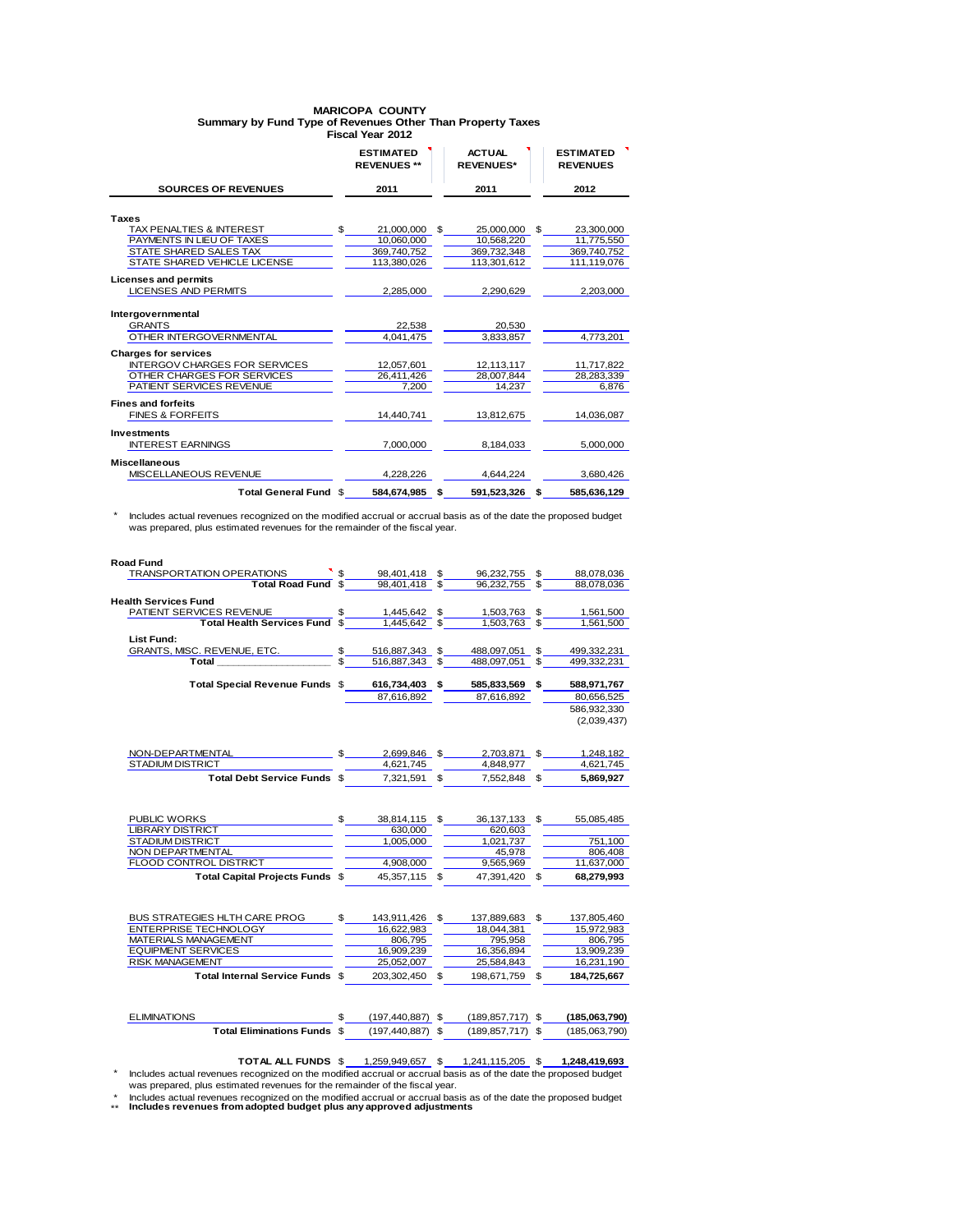## **MARICOPA COUNTY Fiscal Year 2012 Summary by Fund Type of Other Financing Sources/<Uses> and Interfund Transfers**

|                                        |              |                         | <b>OTHER FINANCING</b><br>2012                                                                                                                                                                                                                                                                                      |             | <b>INTERFUND TRANSFERS</b><br>2012 |    |                 |  |
|----------------------------------------|--------------|-------------------------|---------------------------------------------------------------------------------------------------------------------------------------------------------------------------------------------------------------------------------------------------------------------------------------------------------------------|-------------|------------------------------------|----|-----------------|--|
| <b>FUND</b>                            |              | SOURCES'                | <uses></uses>                                                                                                                                                                                                                                                                                                       |             | IN                                 |    | $<$ OUT $>$     |  |
| <b>GENERAL FUND</b>                    |              |                         |                                                                                                                                                                                                                                                                                                                     |             |                                    |    |                 |  |
| <b>COUNTY MANAGER</b>                  |              |                         | $\frac{1}{2}$ $\frac{1}{2}$ $\frac{1}{2}$ $\frac{1}{2}$ $\frac{1}{2}$ $\frac{1}{2}$ $\frac{1}{2}$ $\frac{1}{2}$ $\frac{1}{2}$ $\frac{1}{2}$ $\frac{1}{2}$ $\frac{1}{2}$ $\frac{1}{2}$ $\frac{1}{2}$ $\frac{1}{2}$ $\frac{1}{2}$ $\frac{1}{2}$ $\frac{1}{2}$ $\frac{1}{2}$ $\frac{1}{2}$ $\frac{1}{2}$ $\frac{1}{2}$ |             | $\frac{1}{2}$                      | \$ | 13,000,000      |  |
| <b>NON DEPARTMENTAL</b>                |              |                         |                                                                                                                                                                                                                                                                                                                     |             |                                    |    | 274,081,445     |  |
| PUBLIC HEALTH                          |              |                         |                                                                                                                                                                                                                                                                                                                     |             |                                    |    | 30,000          |  |
| Total General Fund \$                  |              |                         | $\sqrt{2}$                                                                                                                                                                                                                                                                                                          | $\sqrt{3}$  |                                    |    | 287,111,445     |  |
|                                        |              |                         |                                                                                                                                                                                                                                                                                                                     |             |                                    |    |                 |  |
| <b>SPECIAL REVENUE FUNDS</b>           |              |                         |                                                                                                                                                                                                                                                                                                                     |             |                                    |    |                 |  |
| PARKS AND RECREATION                   | $\mathbb{S}$ |                         |                                                                                                                                                                                                                                                                                                                     | \$          | 35,050                             | \$ | 160,050         |  |
|                                        |              |                         |                                                                                                                                                                                                                                                                                                                     |             | 306,000                            |    |                 |  |
| NON DEPARTMENTAL                       |              |                         |                                                                                                                                                                                                                                                                                                                     |             | 178,759,107                        |    | 19,349,950      |  |
| ANIMAL CARE AND CONTROL                |              |                         |                                                                                                                                                                                                                                                                                                                     |             |                                    |    | 1,140,559       |  |
| PUBLIC HEALTH                          |              |                         |                                                                                                                                                                                                                                                                                                                     |             | 30,000                             |    |                 |  |
| PUBLIC WORKS                           |              | 200,000                 |                                                                                                                                                                                                                                                                                                                     |             | 335.740                            |    | 28,411,419      |  |
| FLOOD CONTROL DISTRICT                 |              |                         |                                                                                                                                                                                                                                                                                                                     |             |                                    |    | 45,000,000      |  |
| <b>STADIUM DISTRICT</b>                |              |                         |                                                                                                                                                                                                                                                                                                                     |             | 115,500                            |    | 2,064,221       |  |
| <b>SHERIFF</b>                         |              |                         |                                                                                                                                                                                                                                                                                                                     |             | 14,743,225                         |    |                 |  |
| <b>Total Special Revenue Funds \$</b>  |              | 200.000                 |                                                                                                                                                                                                                                                                                                                     |             | 194.324.622                        |    | 96,126,199      |  |
| <b>DEBT SERVICE FUNDS</b>              |              |                         |                                                                                                                                                                                                                                                                                                                     |             |                                    |    |                 |  |
| NON DEPARTMENTAL                       | \$           |                         | \$                                                                                                                                                                                                                                                                                                                  |             |                                    | \$ |                 |  |
|                                        |              |                         |                                                                                                                                                                                                                                                                                                                     |             | 23,578,935                         |    |                 |  |
| <b>STADIUM DISTRICT</b>                |              |                         |                                                                                                                                                                                                                                                                                                                     |             | 1,200,000                          |    | 115,500         |  |
| Total Debt Service Funds \$            |              |                         |                                                                                                                                                                                                                                                                                                                     | \$          | 24,778,935 \$                      |    | 115,500         |  |
| <b>CAPITAL PROJECTS FUNDS</b>          |              |                         |                                                                                                                                                                                                                                                                                                                     |             |                                    |    |                 |  |
| FLOOD CONTROL DISTRICT                 | \$           |                         |                                                                                                                                                                                                                                                                                                                     | $\mathbb S$ | 45,000,000                         | S  |                 |  |
| NON DEPARTMENTAL                       |              |                         |                                                                                                                                                                                                                                                                                                                     |             | 107,554,375                        |    | 30.580.428      |  |
| <b>PUBLIC WORKS</b>                    |              |                         |                                                                                                                                                                                                                                                                                                                     |             | 28,411,419                         |    |                 |  |
| <b>STADIUM DISTRICT</b>                |              |                         |                                                                                                                                                                                                                                                                                                                     |             | 864,221                            |    |                 |  |
| <b>Total Capital Projects Funds \$</b> |              |                         |                                                                                                                                                                                                                                                                                                                     |             | 181,830,015 \$                     |    | 30,580,428      |  |
|                                        |              |                         |                                                                                                                                                                                                                                                                                                                     |             |                                    |    |                 |  |
| <b>INTERNAL SERVICE FUNDS</b>          |              |                         |                                                                                                                                                                                                                                                                                                                     |             |                                    |    |                 |  |
| COUNTY MANAGER                         | \$           | $\frac{1}{\sqrt{2}}$ \$ |                                                                                                                                                                                                                                                                                                                     |             | \$<br>13,000,000 \$                |    |                 |  |
| <b>Total Permanent Funds \$</b>        |              |                         |                                                                                                                                                                                                                                                                                                                     |             | 13,000,000                         | \$ |                 |  |
|                                        |              |                         |                                                                                                                                                                                                                                                                                                                     |             |                                    |    |                 |  |
| <b>ELIMINATIONS FUNDS</b>              |              |                         |                                                                                                                                                                                                                                                                                                                     |             |                                    |    |                 |  |
| <b>ELIMINATIONS COUNTY</b>             | \$           |                         | $\mathbb{S}$                                                                                                                                                                                                                                                                                                        |             | $$$ (325,307,382) \$               |    | (325, 307, 382) |  |
| <b>COUNTY MANAGER</b>                  |              |                         |                                                                                                                                                                                                                                                                                                                     |             | (13,000,000)                       |    | (13,000,000)    |  |
| PARKS AND RECREATION                   |              |                         |                                                                                                                                                                                                                                                                                                                     |             | (35,050)                           |    | (35,050)        |  |
| PUBLIC WORKS                           |              |                         |                                                                                                                                                                                                                                                                                                                     |             | (28, 411, 419)                     |    | (28, 411, 419)  |  |
| <b>FLOOD CONTROL DISTRICT</b>          |              |                         |                                                                                                                                                                                                                                                                                                                     |             | (45,000,000)                       |    | (45,000,000)    |  |
| <b>STADIUM DISTRICT</b>                |              |                         |                                                                                                                                                                                                                                                                                                                     |             | (2, 179, 721)                      |    | (2, 179, 721)   |  |
| Total Eliminations Funds \$            |              |                         |                                                                                                                                                                                                                                                                                                                     |             | $$$ (413,933,572) \$               |    | (413, 933, 572) |  |
|                                        |              |                         |                                                                                                                                                                                                                                                                                                                     |             |                                    |    |                 |  |
| TOTAL ALL FUNDS \$                     |              | 200,000 \$              |                                                                                                                                                                                                                                                                                                                     |             |                                    | \$ |                 |  |

200,000

ο.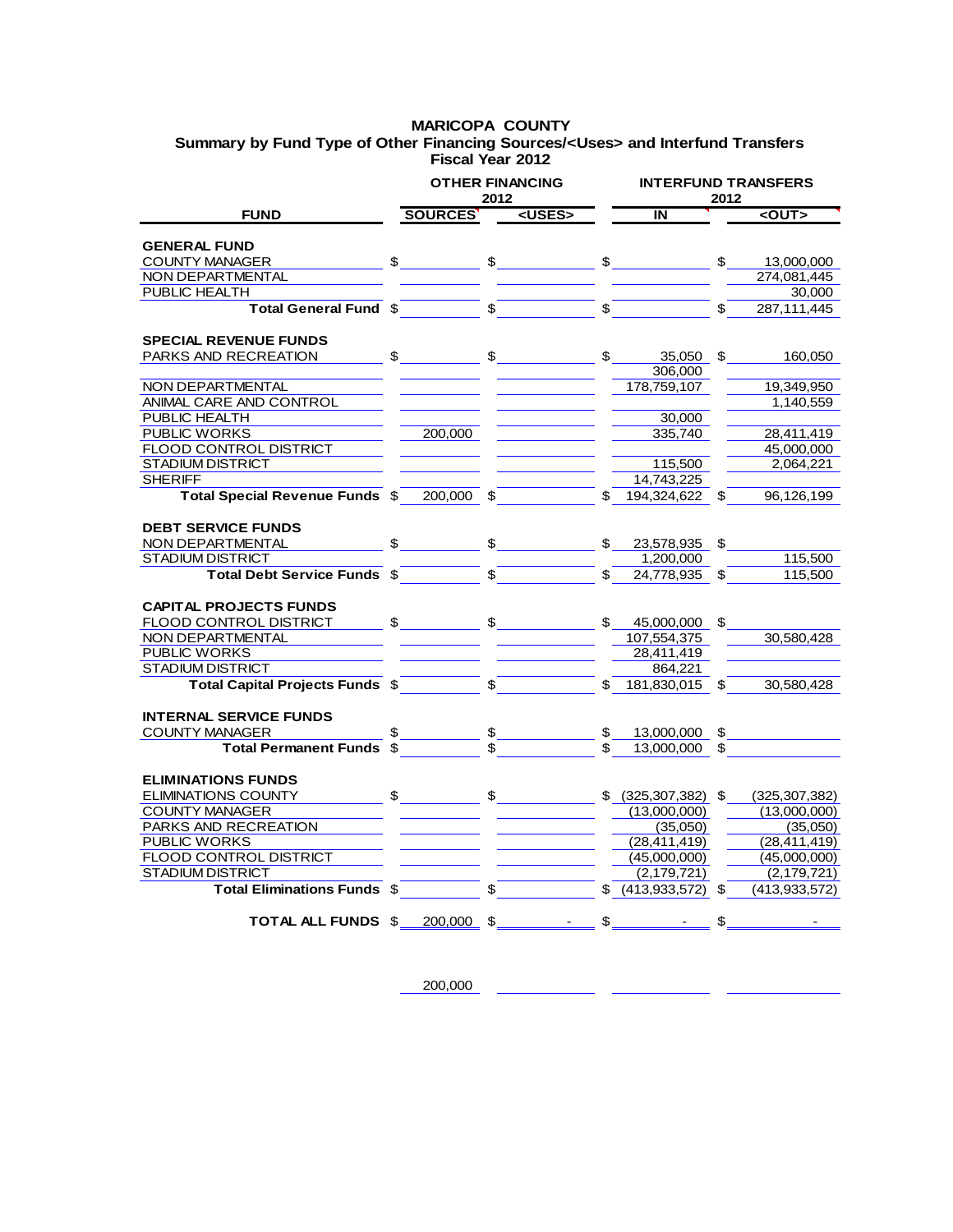### **MARICOPA COUNTY Summary by Department of Expenditures/Expenses Within Each Fund Type Fiscal Year 2012**

| <b>FUND/DEPARTMENT</b>                                   | <b>ADOPTED</b><br><b>BUDGETED</b><br><b>EXPENDITURES/</b><br><b>EXPENSES</b><br>2011 | EXPENDITURE/<br><b>EXPENSE</b><br><b>ADJUSTMENTS</b><br><b>APPROVED</b><br>2011 | <b>ACTUAL</b><br><b>EXPENDITURES/</b><br><b>EXPENSES*</b><br>2011 | <b>BUDGETED</b><br><b>EXPENDITURES/</b><br><b>EXPENSES</b><br>2012 |
|----------------------------------------------------------|--------------------------------------------------------------------------------------|---------------------------------------------------------------------------------|-------------------------------------------------------------------|--------------------------------------------------------------------|
| <b>GENERAL FUND</b>                                      |                                                                                      |                                                                                 |                                                                   |                                                                    |
| ADULT PROBATION                                          | \$<br>58,479,190 \$                                                                  | $(102, 577)$ \$                                                                 | 56.965.406 \$                                                     | 54,654,939                                                         |
| AIR QUALITY<br>ANIMAL CARE AND CONTROL                   | 257,903                                                                              |                                                                                 | 257,903                                                           | 1,373,295                                                          |
| <b>ASSESSOR</b>                                          | 23,117,643                                                                           | 236,139                                                                         | 23,019,941                                                        | 257,903<br>23,327,979                                              |
| BOARD OF SUPERVISORS DIST 1                              | 346,428                                                                              |                                                                                 | 346,428                                                           | 355,672                                                            |
| BOARD OF SUPERVISORS DIST 2                              | 346.428                                                                              |                                                                                 | 346,428                                                           | 355,672                                                            |
| <b>BOARD OF SUPERVISORS DIST 3</b>                       | 346,428                                                                              |                                                                                 | 341,896                                                           | 355,672                                                            |
| BOARD OF SUPERVISORS DIST 4                              | 346,428                                                                              |                                                                                 | 343,102                                                           | 355,672                                                            |
| <b>BOARD OF SUPERVISORS DIST 5</b><br><b>CALL CENTER</b> | 346,428<br>1,363,590                                                                 |                                                                                 | 344,725<br>1,363,590                                              | 355,672<br>1,573,565                                               |
| CLERK OF THE BOARD                                       | 1,243,944                                                                            | 259,401                                                                         | 1,034,042                                                         | 1,608,755                                                          |
| CLERK OF THE SUPERIOR COURT                              | 30,185,299                                                                           |                                                                                 | 29,058,523                                                        | 30,561,351                                                         |
| <b>CONSTABLES</b>                                        | 2,702,337                                                                            | 22,538                                                                          | 2,617,047                                                         | 2,668,485                                                          |
| CONTRACT COUNSEL                                         | 25,571,574                                                                           | (268, 530)                                                                      | 24,907,188                                                        | 25,893,853                                                         |
| CORRECTIONAL HEALTH                                      | 3,071,763                                                                            |                                                                                 | 3,069,826                                                         | 3,071,763                                                          |
| COUNTY ATTORNEY<br>COUNTY ATTORNEY CIVIL                 | 56,599,487                                                                           | 214,666                                                                         | 56,341,730                                                        | 60,070,204                                                         |
| <b>COUNTY MANAGER</b>                                    | 11,486,110<br>5,131,362                                                              | (276, 114)<br>98,300                                                            | 12,000,078<br>2.960.714                                           | 9,903,083<br>4,884,709                                             |
| <b>EDUCATION SERVICES</b>                                | 2,298,381                                                                            |                                                                                 | 2,186,569                                                         | 2,087,883                                                          |
| <b>ELECTIONS</b>                                         | 20,300,000                                                                           |                                                                                 | 17,378,913                                                        | 14,368,149                                                         |
| <b>EMERGENCY MANAGEMENT</b>                              | 173,881                                                                              |                                                                                 | 157,557                                                           | 236,250                                                            |
| <b>ENTERPRISE TECHNOLOGY</b>                             | 7,181,486                                                                            | (259.401)                                                                       | 6,842,117                                                         | 8,449,211                                                          |
| <b>ENVIRONMENTAL SERVICES</b>                            | 3,878,840                                                                            |                                                                                 | 4.049.838                                                         | 4.326.249                                                          |
| <b>FINANCE</b><br>BUS STRATEGIES HLTH CARE PROG          | 3.248.204<br>217, 137, 087                                                           | 200.000<br>(1)                                                                  | 3,096,583<br>181,179,694                                          | 3,598,613<br>237,003,448                                           |
| <b>HUMAN SERVICES</b>                                    | 2,063,610                                                                            |                                                                                 | 2,063,610                                                         | 2,260,912                                                          |
| <b>INTERNAL AUDIT</b>                                    | 1,572,354                                                                            |                                                                                 | 1,549,683                                                         | 1,590,290                                                          |
| <b>JUSTICE COURTS</b>                                    | 14,353,098                                                                           |                                                                                 | 14,345,164                                                        | 15,615,281                                                         |
| <b>JUVENILE DEFENDER</b>                                 | 5,449,565                                                                            | 338.782                                                                         | 5,777,305                                                         | 5,989,844                                                          |
| <b>JUVENILE PROBATION</b>                                | 16,124,198                                                                           | (1,000,000)                                                                     | 15,247,870                                                        | 16,756,982                                                         |
| LEGAL ADVOCATE                                           | 9,231,434                                                                            | 40,898                                                                          | 8,772,763                                                         | 9,256,389                                                          |
| LEGAL DEFENDER<br>MANAGEMENT AND BUDGET                  | 10,483,641<br>2,965,780                                                              | 83,189<br>$\mathbf{1}$                                                          | 10,283,112<br>2,606,594                                           | 10,268,731<br>3,224,295                                            |
| MATERIALS MANAGEMENT                                     | 2,021,461                                                                            |                                                                                 | 1,869,271                                                         | 2,099,903                                                          |
| <b>MEDICAL EXAMINER</b>                                  | 6,757,790                                                                            |                                                                                 | 6,755,174                                                         | 6,911,513                                                          |
| NON DEPARTMENTAL                                         | 222,019,546                                                                          | (2,783,074)                                                                     | 97,525,717                                                        | 171,861,456                                                        |
| PARKS AND RECREATION                                     | 693,436                                                                              |                                                                                 | 616,006                                                           | 1,098,011                                                          |
| PLANNING AND DEVELOPMENT                                 |                                                                                      |                                                                                 |                                                                   | 1,015,855                                                          |
| PUBLIC DEFENDER<br>PUBLIC FIDUCIARY                      | 33,264,709<br>2,459,102                                                              | (194, 339)                                                                      | 33,043,265<br>2,440,517                                           | 32,986,216<br>3,100,020                                            |
| PUBLIC HEALTH                                            | 10,752,840                                                                           |                                                                                 | 10,376,015                                                        | 11,034,496                                                         |
| PUBLIC WORKS                                             | 45,575,611                                                                           | 3,449,459                                                                       | 41,720,421                                                        | 49,056,060                                                         |
| <b>RECORDER</b>                                          | 2,095,117                                                                            |                                                                                 | 1,893,399                                                         | 2,251,263                                                          |
| RESEARCH AND REPORTING                                   | 322,241                                                                              |                                                                                 | 303.727                                                           | 362,739                                                            |
| <b>SHERIFF</b>                                           | 61,380,923                                                                           |                                                                                 | 60,527,995                                                        | 74,452,020                                                         |
| <b>SUPERIOR COURT</b>                                    | 71.111.106                                                                           | 1.187.530                                                                       | 69,758,597                                                        | 76,556,676                                                         |
| <b>TREASURER</b><br><b>HUMAN RESOURCES</b>               | 3,865,769<br>2,923,840                                                               |                                                                                 | 3,845,844<br>2,670,267                                            | 4,267,568<br>3.046.837                                             |
| <b>Total General Fund \$</b>                             | 1.002.647.392<br>-\$                                                                 | 1,246,867                                                                       | 824.202.154<br>\$                                                 | 996.761.404<br>\$                                                  |
|                                                          |                                                                                      |                                                                                 |                                                                   |                                                                    |
| <b>SPECIAL REVENUE FUNDS</b>                             |                                                                                      |                                                                                 |                                                                   |                                                                    |
| <b>ADULT PROBATION</b>                                   | \$<br>18,408,431 \$                                                                  | 628,031 \$                                                                      | 17,332,378 \$                                                     | 23,645,110                                                         |
| AIR QUALITY                                              | 17,048,804                                                                           | 180.144                                                                         | 14,327,781                                                        | 14,784,522                                                         |
| ANIMAL CARE AND CONTROL                                  | 13,296,801                                                                           |                                                                                 | 10,656,929                                                        | 13,452,289                                                         |
| CLERK OF THE SUPERIOR COURT<br>CORRECTIONAL HEALTH       | 11,929,875<br>52,274,224                                                             | 709,943                                                                         | 9,071,798<br>51,197,450                                           | 11,756,620<br>51,969,893                                           |
| <b>COUNTY ATTORNEY</b>                                   | 15,736,300                                                                           | 2,497,754                                                                       | 12,703,268                                                        | 17,735,873                                                         |
| COUNTY MANAGER                                           | 2,111,036                                                                            | 3,015,970                                                                       | 4,668,373                                                         | 1,576,151                                                          |
| <b>EDUCATION SERVICES</b>                                | 4,590,594                                                                            | 3,152,955                                                                       | 5,484,473                                                         | 11,132,738                                                         |
| <b>ELECTIONS</b>                                         | 2,782,320                                                                            |                                                                                 | 1,064,410                                                         | 2,211,630                                                          |
| <b>EMERGENCY MANAGEMENT</b>                              | 1,366,111                                                                            | 195,697                                                                         | 1,252,167                                                         | 1,592,935                                                          |
| <b>ENVIRONMENTAL SERVICES</b><br>FLOOD CONTROL DISTRICT  | 20,854,375<br>37,403,605                                                             | 7,660                                                                           | 18,618,350                                                        | 21,803,691                                                         |
| BUS STRATEGIES HLTH CARE PROG                            | 6,651,736                                                                            |                                                                                 | 32,312,991<br>6,280,672                                           | 37,426,423<br>6,921,762                                            |
| <b>HUMAN SERVICES</b>                                    | 65,821,712                                                                           | (2,580,796)                                                                     | 66,650,530                                                        | 61,048,848                                                         |
|                                                          |                                                                                      |                                                                                 |                                                                   |                                                                    |

JUSTICE COURTS **1.1.1.2.9**<br>
JUSTICE COURTS **9,740,052**<br>
JUVENILE DEFENDER **6,911,629**<br>  $\frac{6,911,629}{32,276}$   $\frac{9,330,385}{52,938}$ **JUVENILE DEFENDER** 52,938<br> **JUVENILE PROBATION** 60,210 **52,938**<br> **ALABORATION** 42,460,376<br> **ALABORATION** 42,460,376 JUVENILE PROBATION 43,119,192 37,019 39,157,681 42,460,376<br>LEGAL ADVOCATE 37,398 37,398 44,860 44,860 53,348 LEGAL ADVOCATE 37,398 14,860 63,348 LEGAL DEFENDER 160,168 122,048,417 123,700 121,331,738 195,237<br>LIBRARY DISTRICT 22,048,417 22,048,417 123,700 21,331,738 24,564,950<br>MEDICAL EXAMINER 195,048 53,648 328,572 358,502 160,140 LIBRARY DISTRICT 22,048,417 123,700 21,331,738 24,564,950 MEDICAL EXAMINER 53,648 328,572 358,502 160,140 NEDICAL EXAMINER<br>
NON DEPARTMENTAL 55,646,160 (6,670,129) 328,572 358,502 1,617,256 73,834,466<br>
PARKS AND RECREATION 7,320,671 291,159 6,602,616 7,775,289 PARKS AND RECREATION 7,320,671 291,159 6,602,616 7,775,289<br>PLANNING AND DEVELOPMENT 7,834,408 309,587 7,377,596 8,312,987 PLANNING AND DEVELOPMENT 7,834,408 309,587 7,377,596 8,312,987 PUBLIC DEFENDER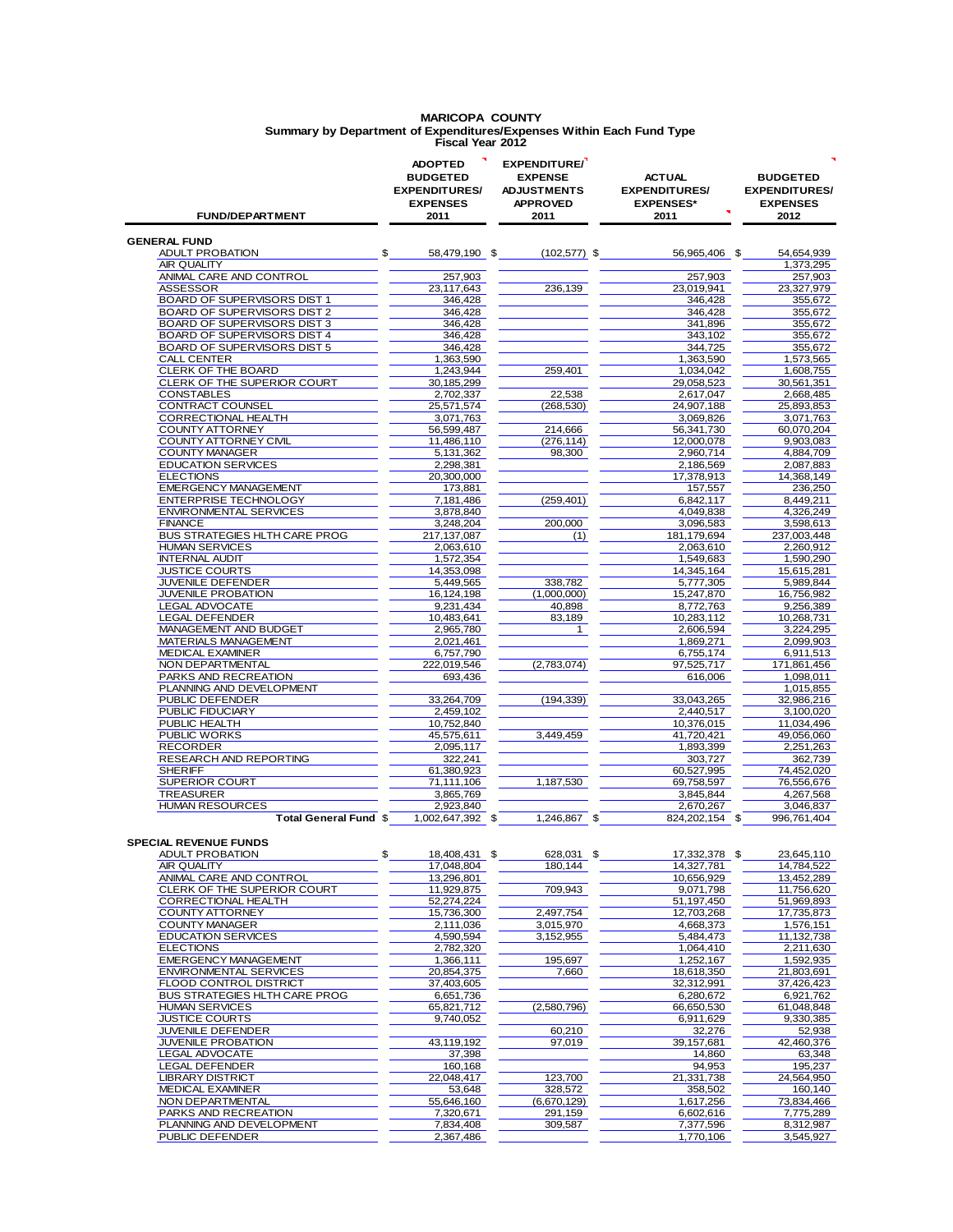| <b>PUBLIC HEALTH</b>                 |              | 42,202,577         | 5,881,004        | 42,657,412           | 47,102,808    |
|--------------------------------------|--------------|--------------------|------------------|----------------------|---------------|
| <b>PUBLIC WORKS</b>                  |              | 134,643,570        | 512,301          | 127,108,115          | 130,485,568   |
| <b>RECORDER</b>                      |              | 4,548,813          |                  | 3,874,016            | 6,944,738     |
| <b>SHERIFF</b>                       |              | 198.380.493        | 8.607.285        | 194.577.242          | 218.236.354   |
| <b>STADIUM DISTRICT</b>              |              | 3,853,615          | 1.400.000        | 4.422.575            | 1.756.115     |
| <b>SUPERIOR COURT</b>                |              | 16.803.468         | 3,009,956        | 17,835,552           | 18,236,405    |
| <b>TREASURER</b>                     |              | 304.341            |                  | 97.721               | 304.341       |
| Total Special Revenue Funds \$       |              | 819.340.401 \$     | 21,758,022 \$    | 727,463,416 \$       | 870,420,857   |
| <b>DEBT SERVICE FUNDS</b>            |              |                    |                  |                      |               |
| NON DEPARTMENTAL                     | $\mathbb{S}$ | 17,172,330 \$      | 451,750 \$       | 17,624,080 \$        | 19,408,417    |
| <b>STADIUM DISTRICT</b>              |              | 6.611.335          |                  | 6.611.336            | 6,631,968     |
| Total Debt Service Funds \$          |              | 23,783,665 \$      | 451,750 \$       | 24,235,416 \$        | 26,040,385    |
| <b>CAPITAL PROJECTS FUNDS</b>        |              |                    |                  |                      |               |
| FLOOD CONTROL DISTRICT               | $\mathbb{S}$ | 60,548,481 \$      | $\mathbb{S}$     | 52,640,194 \$        | 60,000,000    |
| <b>LIBRARY DISTRICT</b>              |              | 6,040,000          |                  | 5,418,634            |               |
| NON DEPARTMENTAL                     |              | 328,852,111        | 154,245          | 163.392.192          | 308,435,371   |
| <b>PUBLIC WORKS</b>                  |              | 98,872,518         | 24.719           | 72,849,798           | 115,550,123   |
| <b>STADIUM DISTRICT</b>              |              | 3.000              |                  | 3.000                | 3.000         |
| Total Capital Projects Funds \$      |              | 494.316.110 \$     | 178.964 \$       | 294.303.818 \$       | 483,988,494   |
| <b>INTERNAL SERVICE FUNDS</b>        |              |                    |                  |                      |               |
| <b>BUS STRATEGIES HLTH CARE PROG</b> | $\mathbf{s}$ | 145,188,761 \$     | 285,000 \$       | 130,947,656 \$       | 141,557,367   |
| ENTERPRISE TECHNOLOGY                |              | 19,435,207         | 650,000          | 18,501,102           | 17,814,490    |
| <b>EQUIPMENT SERVICES</b>            |              | 13.634.342         | $3,119,595$ x    | 16.160.253           | 14.591.343    |
| MATERIALS MANAGEMENT                 |              | 739.379            | 91,440           | 780,763              | 804.333       |
| <b>COUNTY MANAGER</b>                |              |                    |                  |                      | 13,000,000    |
| <b>RISK MANAGEMENT</b>               |              | 36,936,906         |                  | 31.210.908           | 43,912,696    |
| Total Internal Service Funds \$      |              | 215.934.595 \$     | 4,146,035 \$     | 197,600,682 \$       | 231,680,229   |
| <b>ELIMINATIONS FUNDS</b>            |              |                    |                  |                      |               |
| <b>ELIMINATIONS</b>                  |              | $(193,790,887)$ \$ | $(3,650,000)$ \$ | $(189, 857, 717)$ \$ | (185,063,790) |
| <b>Total Eliminations Funds \$</b>   |              | $(193,790,887)$ \$ | $(3,650,000)$ \$ | $(189.857,717)$ \$   | (185,063,790) |
|                                      |              |                    |                  |                      |               |
| <b>TOTAL ALL FUNDS \$</b>            |              | 2.362.231.276 \$   | 24.131.638 \$    | 1.877.947.769 \$     | 2.423.827.579 |

\* Includes actual expenditures/expenses recognized on the modified accrual or accrual basis as of the date the proposed budget was prepared, plus estimated expenditures/expenses for the remainder of the fiscal year.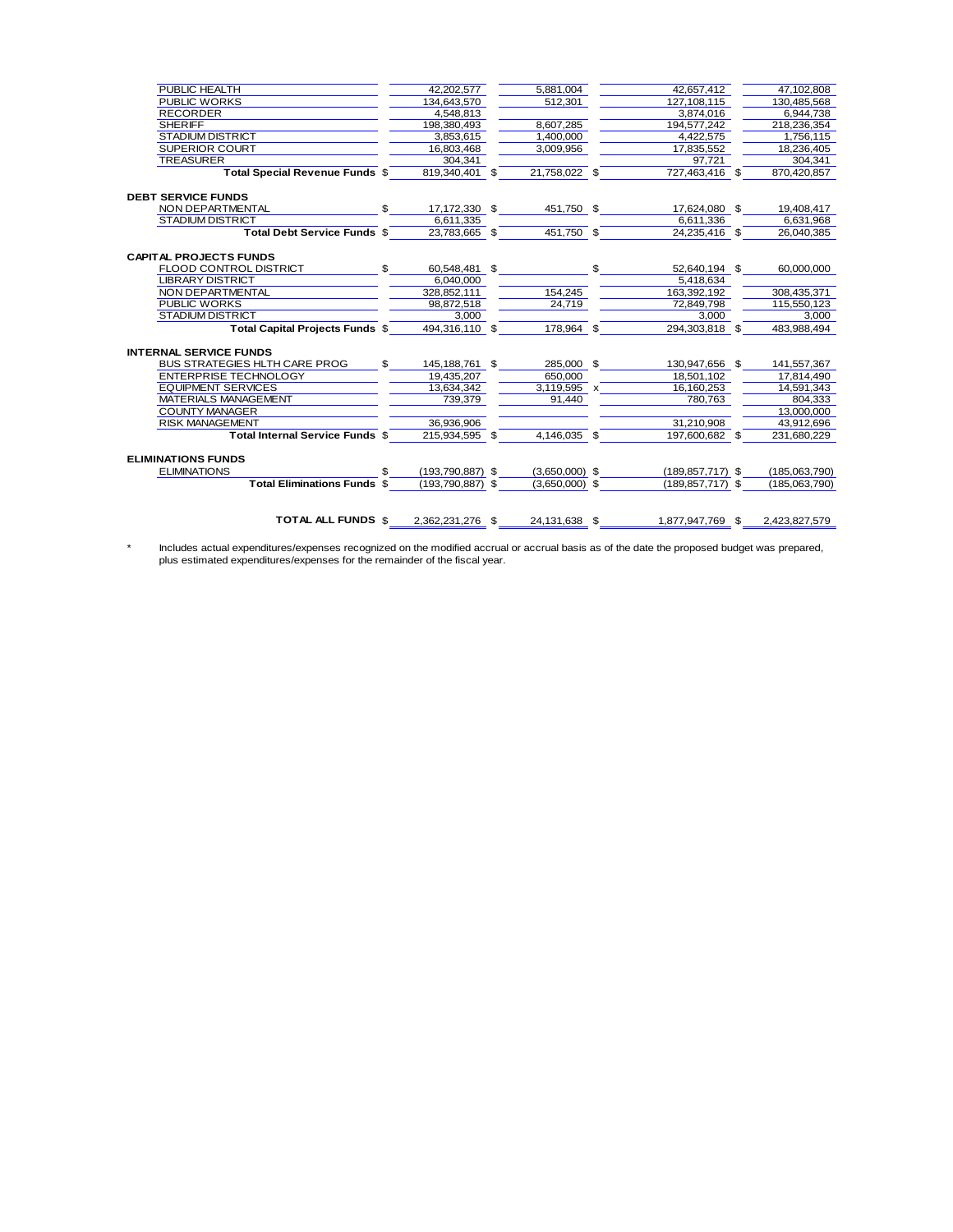| <b>DEPARTMENT/FUND</b>                                                                                                                                                                                                                                                                                                | <b>ADOPTED</b><br><b>BUDGETED</b><br><b>EXPENDITURES/</b><br><b>EXPENSES</b><br>2011 | <b>EXPENDITURE/</b><br><b>EXPENSE</b><br><b>ADJUSTMENTS</b><br><b>APPROVED</b><br>2011 | <b>ACTUAL</b><br><b>EXPENDITURES/</b><br><b>EXPENSES</b> *<br>2011 - 201          | <b>BUDGETED</b><br><b>EXPENDITURES/</b><br><b>EXPENSES</b><br>2012                              |
|-----------------------------------------------------------------------------------------------------------------------------------------------------------------------------------------------------------------------------------------------------------------------------------------------------------------------|--------------------------------------------------------------------------------------|----------------------------------------------------------------------------------------|-----------------------------------------------------------------------------------|-------------------------------------------------------------------------------------------------|
| ADULT PROBATION:                                                                                                                                                                                                                                                                                                      |                                                                                      |                                                                                        |                                                                                   |                                                                                                 |
|                                                                                                                                                                                                                                                                                                                       |                                                                                      |                                                                                        |                                                                                   | 13,177,506                                                                                      |
| DETENTION OPERATIONS                                                                                                                                                                                                                                                                                                  |                                                                                      |                                                                                        |                                                                                   | 6.028.224                                                                                       |
| ADULT PROBATION GRANTS                                                                                                                                                                                                                                                                                                | 6,119,639                                                                            | 628,031                                                                                | 5,138,005                                                                         | 4,439,380                                                                                       |
| Department Total \$ 58,479,190 (102,577) 56,965,406 TOtal \$ 76,887,621 \$ 525,454 \$ 74,297,784 \$<br><b>GENERAL</b>                                                                                                                                                                                                 |                                                                                      | (102, 577)                                                                             |                                                                                   | 54,654,939                                                                                      |
|                                                                                                                                                                                                                                                                                                                       |                                                                                      |                                                                                        |                                                                                   | 78,300,049                                                                                      |
| AIR QUALITY:                                                                                                                                                                                                                                                                                                          |                                                                                      |                                                                                        |                                                                                   |                                                                                                 |
|                                                                                                                                                                                                                                                                                                                       |                                                                                      |                                                                                        |                                                                                   | 1,373,295                                                                                       |
| GENERAL<br>AIR QUALITY FEES<br>AIR QUALITY GRANT<br>$\frac{\frac{13,005,400}{13,005,400}}{\frac{4,043,404}{5}} \frac{15}{17,048,804} \frac{15}{17} \frac{15}{164,682} \frac{17,028,238}{164,682} \frac{17}{164,682}$                                                                                                  |                                                                                      |                                                                                        |                                                                                   | 11,591,040                                                                                      |
|                                                                                                                                                                                                                                                                                                                       |                                                                                      |                                                                                        |                                                                                   | 3,193,482                                                                                       |
|                                                                                                                                                                                                                                                                                                                       |                                                                                      |                                                                                        |                                                                                   | 16, 157, 817                                                                                    |
| ANIMAL CARE AND CONTROL:                                                                                                                                                                                                                                                                                              |                                                                                      |                                                                                        |                                                                                   |                                                                                                 |
| ANIMAL CONTROL FIELD OPERATION \$                                                                                                                                                                                                                                                                                     |                                                                                      | <u>3,192,433</u> \$                                                                    | 2,884,839 \$                                                                      | 3,440,503                                                                                       |
| ANIMAL CONTROL GRANTS                                                                                                                                                                                                                                                                                                 | $\frac{1}{1,572,785}$ _                                                              |                                                                                        | $\frac{1}{1,100,472}$                                                             | 1,687,617                                                                                       |
| ANIMAL CONTROL LICENSE SHELTER                                                                                                                                                                                                                                                                                        | $\frac{8,531,583}{ }$                                                                |                                                                                        | 6,671,618                                                                         | 8,324,169                                                                                       |
| <b>GENERAL</b>                                                                                                                                                                                                                                                                                                        | 257,903                                                                              |                                                                                        | 257,903                                                                           | 257,903                                                                                         |
| Department Total \$2,3554,704 \$2, \$3,554,704 \$2, \$3,554,704 \$2,554,704 \$2,554,704 \$2,554,704 \$2,556,704 \$2,556,704 \$2,556,704 \$2,556,704 \$2,556,704 \$2,556,704 \$2,556,704 \$2,556,704 \$2,556,704 \$2,556,704 \$2,556,704 \$2,556,70                                                                    |                                                                                      |                                                                                        | $\frac{10,914,832}{2}$ \$                                                         | 13,710,192                                                                                      |
| ASSESSOR:                                                                                                                                                                                                                                                                                                             |                                                                                      |                                                                                        |                                                                                   |                                                                                                 |
| <b>Department Total <math>\frac{23,117,643}{23,117,643}</math> <math>\frac{236,139}{236,139}</math> <math>\frac{236,139}{236,139}</math></b><br>GENERAL                                                                                                                                                               |                                                                                      |                                                                                        | 23,019,941 \$                                                                     | 23,327,979                                                                                      |
|                                                                                                                                                                                                                                                                                                                       |                                                                                      |                                                                                        | 23,019,941 \$                                                                     | 23,327,979                                                                                      |
| BOARD OF SUPERVISORS DIST 1:                                                                                                                                                                                                                                                                                          |                                                                                      |                                                                                        |                                                                                   |                                                                                                 |
| <b>GENERAL EXAMPLE AND THE STATE OF A STATE OF A STATE OF A STATE OF A STATE OF A STATE OF A STATE OF A STATE OF A ST</b>                                                                                                                                                                                             |                                                                                      |                                                                                        |                                                                                   | 355,672                                                                                         |
| <b>Example 18 continuous</b> $\frac{1}{2}$ $\frac{346,428}{36}$ $\frac{346,428}{36}$ $\frac{346,428}{36}$ $\frac{346,428}{36}$ $\frac{346,428}{36}$ $\frac{346,428}{36}$                                                                                                                                              |                                                                                      |                                                                                        |                                                                                   | 355,672                                                                                         |
| BOARD OF SUPERVISORS DIST 2:                                                                                                                                                                                                                                                                                          |                                                                                      |                                                                                        |                                                                                   |                                                                                                 |
|                                                                                                                                                                                                                                                                                                                       |                                                                                      |                                                                                        |                                                                                   | 355,672                                                                                         |
| <u>GENERAL <b>Department Total \$</b> 346,428</u> \$ 5 346,428 \$                                                                                                                                                                                                                                                     |                                                                                      |                                                                                        |                                                                                   | 355,672                                                                                         |
|                                                                                                                                                                                                                                                                                                                       |                                                                                      |                                                                                        |                                                                                   |                                                                                                 |
| BOARD OF SUPERVISORS DIST 3:                                                                                                                                                                                                                                                                                          |                                                                                      |                                                                                        |                                                                                   | 355,672                                                                                         |
| <b>Example 18 5</b><br>Department Total $\frac{2}{3}$ 5 346,428 $\frac{2}{3}$<br>GENERAL <b>CONTRACT CONTRACT CONTRACT CONTRACT CONTRACT CONTRACT CONTRACT CONTRACT CONTRACT CONTRACT CONTRACT CONTRACT CONTRACT CONTRACT CONTRACT CONTRACT CONTRACT CONTRACT CONTRACT CONTRACT CONTRACT CONTRACT CONTRACT CONTRA</b> |                                                                                      |                                                                                        | $\frac{\$}{\$}$ 341,896 $\frac{\$}{\$}$ $\frac{341,896}{341,896}$ $\frac{\$}{\$}$ | 355,672                                                                                         |
|                                                                                                                                                                                                                                                                                                                       |                                                                                      |                                                                                        |                                                                                   |                                                                                                 |
| BOARD OF SUPERVISORS DIST 4:                                                                                                                                                                                                                                                                                          |                                                                                      |                                                                                        |                                                                                   |                                                                                                 |
| <b>Example 18</b><br>Department Total $\frac{1}{3}$ $\frac{346,428}{346,428}$ $\frac{3}{3}$ $\frac{36}{3}$ $\frac{343,102}{343,102}$ $\frac{5}{3}$<br><b>GENERAL</b>                                                                                                                                                  |                                                                                      |                                                                                        |                                                                                   | 355,672<br>355,672                                                                              |
|                                                                                                                                                                                                                                                                                                                       |                                                                                      |                                                                                        |                                                                                   |                                                                                                 |
| BOARD OF SUPERVISORS DIST 5:                                                                                                                                                                                                                                                                                          |                                                                                      |                                                                                        |                                                                                   |                                                                                                 |
| GENERAL <b>Department Total \$</b> 346,428 \$ 5 344,725 \$                                                                                                                                                                                                                                                            |                                                                                      |                                                                                        |                                                                                   | 355,672                                                                                         |
|                                                                                                                                                                                                                                                                                                                       |                                                                                      |                                                                                        |                                                                                   | 355,672                                                                                         |
| CALL CENTER:                                                                                                                                                                                                                                                                                                          |                                                                                      |                                                                                        |                                                                                   |                                                                                                 |
| GENERAL                                                                                                                                                                                                                                                                                                               |                                                                                      |                                                                                        |                                                                                   | $\frac{1,363,590}{1,363,590}$ $\frac{5}{1,363,590}$ $\frac{5}{1,363,590}$ $\frac{5}{1,573,565}$ |
| Department Total \$                                                                                                                                                                                                                                                                                                   |                                                                                      |                                                                                        |                                                                                   |                                                                                                 |
| BUS STRATEGIES HLTH CARE PROG:                                                                                                                                                                                                                                                                                        |                                                                                      |                                                                                        |                                                                                   |                                                                                                 |
| GENERAL                                                                                                                                                                                                                                                                                                               | 217,137,087                                                                          | $(1)$ \$                                                                               | 181,179,694 \$                                                                    | 237,003,448                                                                                     |
| PUBLIC HEALTH GRANTS                                                                                                                                                                                                                                                                                                  | 6,651,736                                                                            |                                                                                        | 6,280,672                                                                         | 6,921,762                                                                                       |
| CMG HIGH OPTION                                                                                                                                                                                                                                                                                                       | 39,294,529<br>1.204.451                                                              |                                                                                        | 35,389,516                                                                        | 38,798,632                                                                                      |
| CMG LOW OPTION<br>OAP IN                                                                                                                                                                                                                                                                                              | 18,246,010                                                                           |                                                                                        | 1,137,886<br>16,779,477                                                           | 1,201,113<br>17,985,367                                                                         |
| OAP HIGH OPTION                                                                                                                                                                                                                                                                                                       | 29,035,684                                                                           |                                                                                        | 28,622,928                                                                        | 29,754,654                                                                                      |
| OAP LOW OPTION                                                                                                                                                                                                                                                                                                        | 2,119,315                                                                            |                                                                                        | 2,220,649                                                                         | 2,187,205                                                                                       |
| CHOICE FUND H.S.A.                                                                                                                                                                                                                                                                                                    | 5,480,061                                                                            |                                                                                        | 5,032,553                                                                         | 5,514,104                                                                                       |
| FI DENTAL PPO                                                                                                                                                                                                                                                                                                         | 5,502,303                                                                            |                                                                                        | 5,267,875                                                                         | 4,997,323                                                                                       |
| COINSURANCE                                                                                                                                                                                                                                                                                                           | 13,041,846                                                                           |                                                                                        | 12,060,984                                                                        | 11,358,884                                                                                      |
| <b>CONSUMER CHOICE</b>                                                                                                                                                                                                                                                                                                | 1,994,911                                                                            |                                                                                        | 1,830,861                                                                         | 1,711,120                                                                                       |
| 70 PERCENT STD                                                                                                                                                                                                                                                                                                        | 2,246,085                                                                            |                                                                                        | 1,530,588                                                                         |                                                                                                 |
| <b>60 PERCENT STD</b>                                                                                                                                                                                                                                                                                                 | 510,935                                                                              |                                                                                        | 322,394                                                                           | 2,173,104                                                                                       |
| 50 PERCENT STD                                                                                                                                                                                                                                                                                                        | 439,219                                                                              |                                                                                        | 334,473                                                                           | 477,494                                                                                         |
| 40 PERCENT STD                                                                                                                                                                                                                                                                                                        | 202,539                                                                              |                                                                                        | 79,865                                                                            | 234,901                                                                                         |
| BEHAVIORAL HEALTH<br><b>WELLNESS</b>                                                                                                                                                                                                                                                                                  | 4,491,552                                                                            | 285,000                                                                                | 1,744,874<br>650,542                                                              | 2,104,872                                                                                       |
| CONTRACT ADMINISTRATION                                                                                                                                                                                                                                                                                               | 810,960<br>287,611                                                                   |                                                                                        | 253,470                                                                           | 3,693,698<br>381,852                                                                            |
| MED INCENTIVE AND PENALTIES                                                                                                                                                                                                                                                                                           | 3,357,648                                                                            |                                                                                        | 1,000,000                                                                         |                                                                                                 |
| BENEFIT ADMINISTRATION                                                                                                                                                                                                                                                                                                | 2,019,342                                                                            |                                                                                        | 2,005,348                                                                         | 3,370,482                                                                                       |
| FLEX SPENDING HEALTH                                                                                                                                                                                                                                                                                                  | 2,261,183                                                                            |                                                                                        | 2,396,360                                                                         | 2,804,131                                                                                       |
| FLEX SPENDING DEP CARE                                                                                                                                                                                                                                                                                                | 715,536                                                                              |                                                                                        | 741,756                                                                           | 989,885                                                                                         |
| <b>VISION</b>                                                                                                                                                                                                                                                                                                         | 1.351.050                                                                            |                                                                                        | 1.447.353                                                                         | 1.327.632                                                                                       |

# **Summary by Department of Expenditures/Expenses Fiscal Year 2012**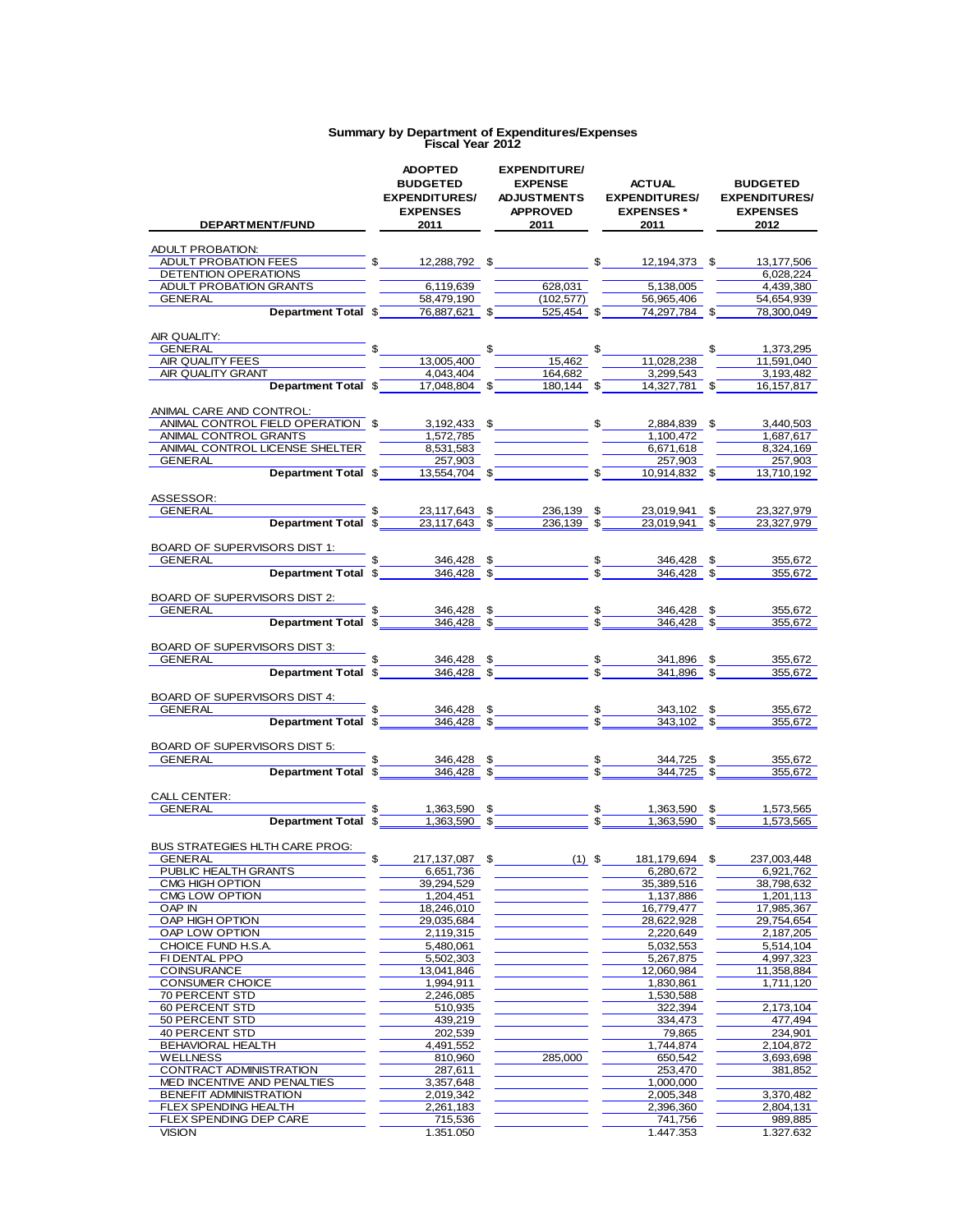|                                                                                                                                                                                                                                                                                                           | 1,001,000                                  |                                         | טטט, ודד, ו             | 1.92, 1.29, 1.               |
|-----------------------------------------------------------------------------------------------------------------------------------------------------------------------------------------------------------------------------------------------------------------------------------------------------------|--------------------------------------------|-----------------------------------------|-------------------------|------------------------------|
| STAND ALONE VISION<br>FI PREPAID DENTAL                                                                                                                                                                                                                                                                   | 75,644<br>409.832                          |                                         | 402.461                 | 418,926                      |
| FILIFE AND AD AND D                                                                                                                                                                                                                                                                                       | 1,130,769                                  |                                         | 1.082.153               | 1,130,769                    |
| SUPPLEMENTAL LIFE                                                                                                                                                                                                                                                                                         | 3,880,123                                  |                                         | 3,553,392               | 3,880,123                    |
| EMPLOYEE ASSISTANCE                                                                                                                                                                                                                                                                                       | 196,253                                    |                                         | 188,938                 | 206,332                      |
| SI DENTAL                                                                                                                                                                                                                                                                                                 | 3,510,313                                  |                                         | 3,504,378               | 3,573,945                    |
| DEPENDENT LIFE                                                                                                                                                                                                                                                                                            | 506,927                                    |                                         | 508,706                 | $\frac{506,927}{285,492}$    |
| <u>VOLUNTARY BENEFITS<br/>CIGNA FOR SENIORS <b>Department Total \$</b> 306,930 (284,999 (284,999 (284,999 (284,999 (284,992 (285,492)</u><br>Department Total \$ 368,977,584 (284,999 (284,999 (284,999 (285,482,577                                                                                      |                                            |                                         |                         |                              |
|                                                                                                                                                                                                                                                                                                           |                                            |                                         |                         |                              |
| CLERK OF THE BOARD:                                                                                                                                                                                                                                                                                       |                                            |                                         |                         |                              |
|                                                                                                                                                                                                                                                                                                           |                                            |                                         |                         |                              |
| <u>GENERAL <b>Department Total \$</b> 1,243,944</u> \$ 259,401 \$ 1,034,042 \$ 1,608,755<br>Department Total \$ 1,243,944 \$ 259,401 \$ 1,034,042 \$ 1,608,755                                                                                                                                            |                                            |                                         |                         |                              |
|                                                                                                                                                                                                                                                                                                           |                                            |                                         |                         |                              |
| CLERK OF THE SUPERIOR COURT:                                                                                                                                                                                                                                                                              |                                            |                                         |                         |                              |
| CHILD SUPPORT ENHANCEMENT                                                                                                                                                                                                                                                                                 | 75,000                                     |                                         |                         | 45,900                       |
| <b>CHILD SUPPORT ENHANCEMENT<br/>CLERK OF COURT FILL THE GAP<br/>CLERK OF THE COURT EDMS</b>                                                                                                                                                                                                              | $\frac{2,433,495}{1,008,000}$<br>4,928,000 | 225,277                                 | 2,341,696<br>3,514,424  | 2,633,772<br>3,758,000       |
| CLERK OF THE COURT GRANTS                                                                                                                                                                                                                                                                                 | 1,350,280                                  | <u>and the second second</u><br>484,666 | 1,270,526               | 1,834,948                    |
| COURT DOCUMENT RETRIEVAL                                                                                                                                                                                                                                                                                  | 1,689,100                                  |                                         | 1,190,554               | 2,309,000                    |
| <u>GOURT DOCUMENT NETWORKS 299</u><br>GENERAL<br>JUDICIAL ENHANCEMENT 2000 1,379,000                                                                                                                                                                                                                      |                                            |                                         | 29,058,523              | 30,561,351                   |
|                                                                                                                                                                                                                                                                                                           |                                            |                                         | 713,851                 | 1,100,000                    |
| <b>VICTIM LOCATION</b>                                                                                                                                                                                                                                                                                    | 75,000                                     |                                         | 40.747                  | 75,000                       |
| <b>Department Total \$</b> 42,115,174 \$ 709,943 \$                                                                                                                                                                                                                                                       |                                            |                                         | $38,130,321$ \$         | 42,317,971                   |
|                                                                                                                                                                                                                                                                                                           |                                            |                                         |                         |                              |
|                                                                                                                                                                                                                                                                                                           |                                            |                                         |                         |                              |
|                                                                                                                                                                                                                                                                                                           |                                            |                                         |                         |                              |
| CONSTABLES:<br>CENERAL Department Total \$2,702,337 \$22,538 \$2,617,047 \$2,668,485<br>Department Total \$2,702,337 \$2,538 \$2,617,047 \$2,668,485                                                                                                                                                      |                                            |                                         |                         |                              |
| CORRECTIONAL HEALTH:                                                                                                                                                                                                                                                                                      |                                            |                                         |                         |                              |
|                                                                                                                                                                                                                                                                                                           |                                            |                                         |                         |                              |
|                                                                                                                                                                                                                                                                                                           |                                            |                                         |                         |                              |
| CORRECTIONAL HEALTH GRANT<br>CORRECTIONAL HEALTH GRANT<br>CENERAL <b>DETENTION OPERATIONS</b><br>CENERAL <b>DEPENTION OPERATIONS</b><br><b>CENERAL Department Total</b> \$ <u>55,345,987</u><br>S <sub>2</sub> 55,345,987<br>S <sub>2</sub> 55,345,987<br>S <sub>2</sub> 55,345,987<br>S <sub>2</sub> 55, |                                            |                                         |                         |                              |
|                                                                                                                                                                                                                                                                                                           |                                            |                                         |                         |                              |
|                                                                                                                                                                                                                                                                                                           |                                            |                                         |                         |                              |
|                                                                                                                                                                                                                                                                                                           |                                            |                                         |                         | 25,893,853                   |
|                                                                                                                                                                                                                                                                                                           |                                            |                                         |                         | 25,893,853                   |
|                                                                                                                                                                                                                                                                                                           |                                            |                                         |                         |                              |
| COUNTY ATTORNEY CIVIL:                                                                                                                                                                                                                                                                                    |                                            |                                         |                         |                              |
| GENERAL 5 5 11,486,110 \$ 276,114) \$ 12,000,078 \$ 9,903,083                                                                                                                                                                                                                                             |                                            |                                         |                         |                              |
|                                                                                                                                                                                                                                                                                                           |                                            |                                         |                         |                              |
| COUNTY ATTORNEY:                                                                                                                                                                                                                                                                                          |                                            |                                         |                         |                              |
| CHECK ENFORCEMENT PROGRAM \$16,000 \$76,000 \$1000 \$1000 \$1000 \$1000 \$1000 \$1000 \$1000 \$1000 \$1000 \$1000 \$1000 \$1000 \$1000 \$1000 \$1000 \$1000 \$1000 \$1000 \$1000 \$1000 \$1000 \$1000 \$1000 \$1000 \$1000 \$1000 \$1000 \$1000 \$1000 \$1000                                             |                                            |                                         |                         |                              |
| COUNTY ATTORNEY FILL THE GAP 1,400,000 422,754                                                                                                                                                                                                                                                            |                                            |                                         | 1,744,056               | 1,792,043                    |
| COUNTY ATTORNEY GRANTS                                                                                                                                                                                                                                                                                    | 7,792,090                                  |                                         | 5,237,224               | 6,747,174                    |
| COUNTY ATTORNEY RICO                                                                                                                                                                                                                                                                                      |                                            | 2,000,000 2,000,000                     | 2,000,000               | <u> Francis</u><br>6,000,000 |
| CRIM JUSTICE ENHANCEMENT                                                                                                                                                                                                                                                                                  | 1,449,400                                  | $\frac{1,449,400}{2,608,810}$           | 1,401,778               | 1,056,900                    |
| DIVERSION<br>GENERAL<br>VICTIM COMP AND ASSISTANCE<br>THE COLOR OF THE COLOR OF THE COLOR OF THE COLOR OF THE COLOR OF THE COLOR OF THE COLOR OF THE COLOR OF THE COLOR OF THE COLOR OF THE COLOR OF THE COLOR OF THE COLOR OF THE C                                                                      |                                            |                                         | 1.927.155               | 1.653.756                    |
|                                                                                                                                                                                                                                                                                                           |                                            |                                         | 56,341,730              | 60,070,204                   |
| VICTIM COMP RESTITUTION INT                                                                                                                                                                                                                                                                               | 40,000                                     | $\frac{33,352}{11700}$                  | 14,709                  | 100,000<br>40,000            |
| Department Total \$ 72,335,787 \$ 2,712,420 \$                                                                                                                                                                                                                                                            |                                            |                                         | 69,044,998 \$           | 77,806,077                   |
|                                                                                                                                                                                                                                                                                                           |                                            |                                         |                         |                              |
| <b>COUNTY MANAGER:</b>                                                                                                                                                                                                                                                                                    |                                            |                                         |                         |                              |
| DETENTION OPERATIONS                                                                                                                                                                                                                                                                                      | \$<br>1,458,856 \$                         |                                         | \$<br>1,163,436 \$      | 1,282,863                    |
| <b>GENERAL</b>                                                                                                                                                                                                                                                                                            | 5,131,362                                  | 98,300                                  | 2,960,714               | 4,884,709                    |
| NON DEPARTMENTAL GRANT                                                                                                                                                                                                                                                                                    | 652,180                                    | 3,015,970                               | 3.504.937               | 293,288                      |
| COUNTY MANAGER RISK MANAGEMENT                                                                                                                                                                                                                                                                            |                                            |                                         | 7,629,087 \$            | 13,000,000                   |
| Department Total \$                                                                                                                                                                                                                                                                                       | 7,242,398 \$                               | 3,114,270 \$                            |                         | 19,460,860                   |
| <b>EDUCATION SERVICES:</b>                                                                                                                                                                                                                                                                                |                                            |                                         |                         |                              |
| EDUCATIONAL SUPPLEMENTAL PROG \$                                                                                                                                                                                                                                                                          | 1,492,670 \$                               |                                         | \$<br>1,240,075 \$      | 1,614,559                    |
| <b>GENERAL</b>                                                                                                                                                                                                                                                                                            | 2,298,381                                  |                                         | 2,186,569               | 2,087,883                    |
| SCHOOL COMMUNICATION                                                                                                                                                                                                                                                                                      | 102,240                                    |                                         | 84,758                  | 128,763                      |
| <b>SCHOOL GRANT</b>                                                                                                                                                                                                                                                                                       | 2,238,480                                  | 3,152,955                               | 3,703,387               | 8,679,759                    |
| SCHOOL TRANSPORTATION                                                                                                                                                                                                                                                                                     | 600,000                                    |                                         | 322,481                 | 600,000                      |
| SMALL SCHOOL SERVICE<br>Department Total \$                                                                                                                                                                                                                                                               | 157,204<br>6,888,975 \$                    | 3,152,955 \$                            | 133,772<br>7,671,042 \$ | 109,657<br>13,220,621        |
|                                                                                                                                                                                                                                                                                                           |                                            |                                         |                         |                              |
| ELECTIONS:                                                                                                                                                                                                                                                                                                |                                            |                                         |                         |                              |
| <b>ELECTIONS GRANT</b>                                                                                                                                                                                                                                                                                    | \$<br>2,782,320 \$                         |                                         | \$<br>1,064,410 \$      | 2,211,630                    |
| <b>GENERAL</b>                                                                                                                                                                                                                                                                                            | 20,300,000                                 |                                         | 17,378,913              | 14,368,149                   |
| Department Total \$                                                                                                                                                                                                                                                                                       | 23,082,320 \$                              |                                         | 18,443,323 \$           | 16,579,779                   |
|                                                                                                                                                                                                                                                                                                           |                                            |                                         |                         |                              |
| <b>EMERGENCY MANAGEMENT:</b><br><b>EMERGENCY MANAGEMENT</b>                                                                                                                                                                                                                                               | \$<br>968,457 \$                           |                                         |                         |                              |
| GENERAL                                                                                                                                                                                                                                                                                                   | 173,881                                    | 195,697 \$                              | 907,237 \$<br>157,557   | 1,030,081<br>236,250         |
| PALO VERDE                                                                                                                                                                                                                                                                                                | 397,654                                    |                                         | 344,930                 | 562,854                      |
| Department Total \$                                                                                                                                                                                                                                                                                       | 1,539,992 \$                               | 195,697 \$                              | 1,409,724               | \$<br>1,829,185              |
|                                                                                                                                                                                                                                                                                                           |                                            |                                         |                         |                              |
| ENTERPRISE TECHNOLOGY:                                                                                                                                                                                                                                                                                    |                                            |                                         |                         |                              |
| <b>GENERAL</b>                                                                                                                                                                                                                                                                                            | \$<br>7,181,486 \$                         | $(259, 401)$ \$                         | 6,842,117 \$            | 8,449,211                    |
|                                                                                                                                                                                                                                                                                                           |                                            |                                         |                         |                              |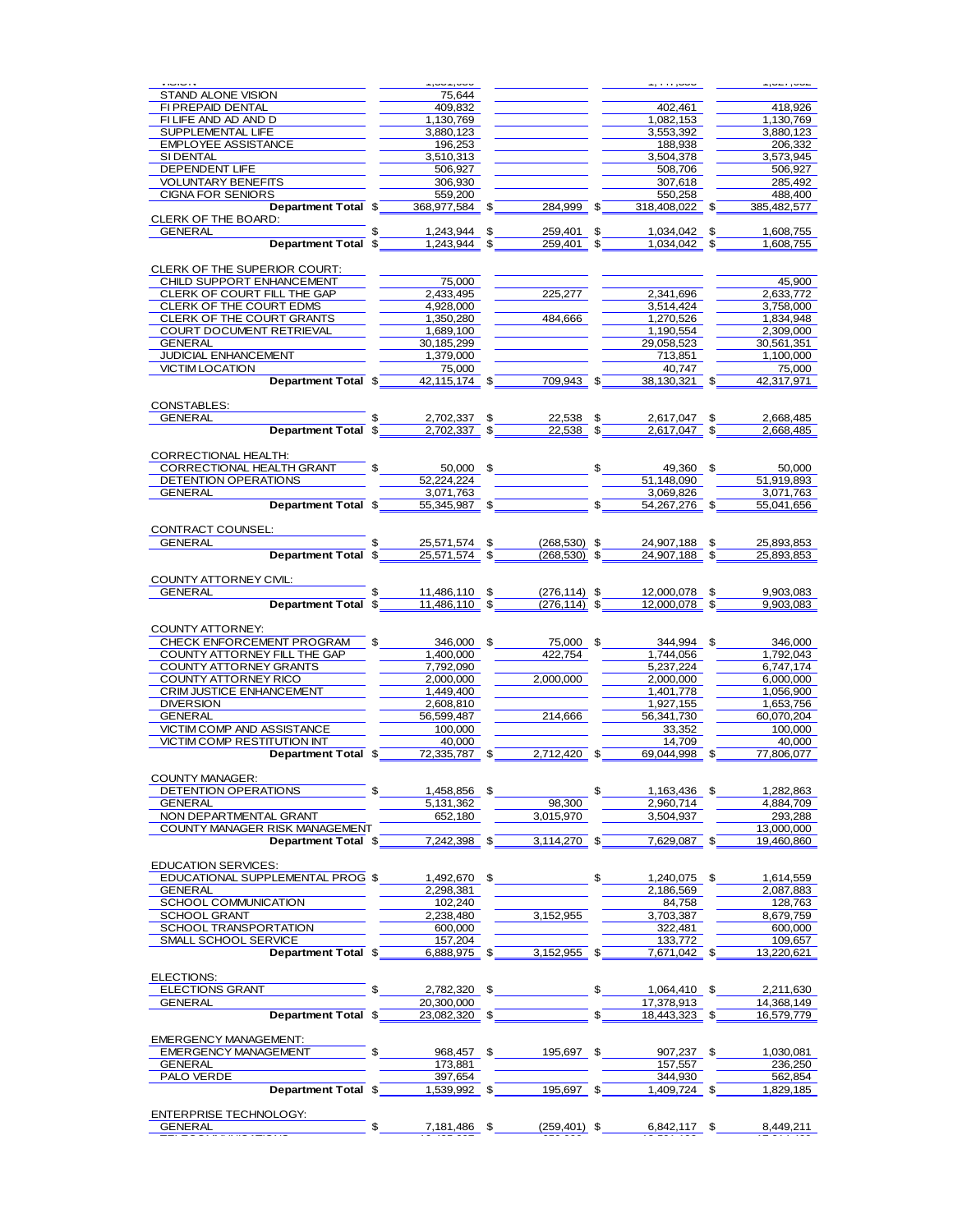| <b>TELECOMMUNICATIONS</b>                                                                                                                                                                                                                                                                                           | 19,435,207                                                                                                                                                                                                                           | 650,000                | 18,501,102                                          | 17,814,490       |
|---------------------------------------------------------------------------------------------------------------------------------------------------------------------------------------------------------------------------------------------------------------------------------------------------------------------|--------------------------------------------------------------------------------------------------------------------------------------------------------------------------------------------------------------------------------------|------------------------|-----------------------------------------------------|------------------|
|                                                                                                                                                                                                                                                                                                                     | <b>Department Total <math>\sqrt[3]{26,616,693}</math> <math>\sqrt[3]{20,599}</math> <math>\sqrt[3]{25,343,219}</math> <math>\sqrt[3]{25,343,219}</math></b>                                                                          |                        |                                                     | 26, 263, 701     |
|                                                                                                                                                                                                                                                                                                                     |                                                                                                                                                                                                                                      |                        |                                                     |                  |
| ENVIRONMENTAL SERVICES:                                                                                                                                                                                                                                                                                             |                                                                                                                                                                                                                                      |                        |                                                     |                  |
|                                                                                                                                                                                                                                                                                                                     |                                                                                                                                                                                                                                      |                        |                                                     |                  |
| ENVIRONMENTAL SERVICES GRANT \$20,113,714 5 5 664,787 \$689,100<br>ENVIRONMTL SVCS ENV HEALTH 20,113,714 7,660 77,660 57,863 21,114,591                                                                                                                                                                             |                                                                                                                                                                                                                                      |                        |                                                     |                  |
|                                                                                                                                                                                                                                                                                                                     | 3.878.840                                                                                                                                                                                                                            |                        | 4.049.838                                           | 4.326.249        |
| GENERAL Department Tota                                                                                                                                                                                                                                                                                             |                                                                                                                                                                                                                                      |                        |                                                     |                  |
|                                                                                                                                                                                                                                                                                                                     |                                                                                                                                                                                                                                      |                        |                                                     | 26,129,940       |
|                                                                                                                                                                                                                                                                                                                     |                                                                                                                                                                                                                                      |                        |                                                     |                  |
| <b>EQUIPMENT SERVICES:</b>                                                                                                                                                                                                                                                                                          |                                                                                                                                                                                                                                      |                        |                                                     |                  |
| <u>COIPMENT SERVICES.<br/>EQUIPMENT SERVICES 6 13,634,342 \$3,119,595 \$16,160,253 \$14,591,343<br/>Department Total \$16,634,342 \$3,119,595 \$16,160,253 \$14,591,343</u>                                                                                                                                         |                                                                                                                                                                                                                                      |                        |                                                     |                  |
|                                                                                                                                                                                                                                                                                                                     |                                                                                                                                                                                                                                      |                        |                                                     |                  |
|                                                                                                                                                                                                                                                                                                                     |                                                                                                                                                                                                                                      |                        |                                                     |                  |
| FINANCE:                                                                                                                                                                                                                                                                                                            |                                                                                                                                                                                                                                      |                        |                                                     |                  |
|                                                                                                                                                                                                                                                                                                                     |                                                                                                                                                                                                                                      |                        |                                                     |                  |
|                                                                                                                                                                                                                                                                                                                     |                                                                                                                                                                                                                                      |                        |                                                     |                  |
|                                                                                                                                                                                                                                                                                                                     |                                                                                                                                                                                                                                      |                        |                                                     |                  |
| FLOOD CONTROL DISTRICT:                                                                                                                                                                                                                                                                                             |                                                                                                                                                                                                                                      |                        |                                                     |                  |
|                                                                                                                                                                                                                                                                                                                     |                                                                                                                                                                                                                                      |                        |                                                     | 36,860,323       |
|                                                                                                                                                                                                                                                                                                                     |                                                                                                                                                                                                                                      |                        |                                                     |                  |
|                                                                                                                                                                                                                                                                                                                     |                                                                                                                                                                                                                                      |                        |                                                     |                  |
| FLOOD CONTROL GRANTS<br>FLOOD CONTROL CAPITAL PROJECTS $\begin{array}{ c c c c c c c c c }\hline \text{SO0,000} & 229,678 & 566,100 \\\hline \text{FLOOD CONTROL CAPITAL PROJECTS} & 60,548,481 & 52,640,194 & 60,000,000 \\\hline \text{Department Total $ & 97,952,086 & 5 & 8 & 84,953,185 \\\hline \end{array}$ |                                                                                                                                                                                                                                      |                        |                                                     |                  |
|                                                                                                                                                                                                                                                                                                                     |                                                                                                                                                                                                                                      |                        |                                                     |                  |
|                                                                                                                                                                                                                                                                                                                     |                                                                                                                                                                                                                                      |                        |                                                     |                  |
| GENERAL COUNSEL:                                                                                                                                                                                                                                                                                                    |                                                                                                                                                                                                                                      |                        |                                                     |                  |
|                                                                                                                                                                                                                                                                                                                     |                                                                                                                                                                                                                                      |                        |                                                     |                  |
|                                                                                                                                                                                                                                                                                                                     |                                                                                                                                                                                                                                      |                        |                                                     |                  |
|                                                                                                                                                                                                                                                                                                                     |                                                                                                                                                                                                                                      |                        |                                                     |                  |
|                                                                                                                                                                                                                                                                                                                     |                                                                                                                                                                                                                                      |                        |                                                     |                  |
|                                                                                                                                                                                                                                                                                                                     |                                                                                                                                                                                                                                      |                        |                                                     |                  |
|                                                                                                                                                                                                                                                                                                                     |                                                                                                                                                                                                                                      |                        |                                                     |                  |
|                                                                                                                                                                                                                                                                                                                     | <b>Department Total \$</b> 2,923,840 \$<br>3,046,837                                                                                                                                                                                 |                        |                                                     |                  |
|                                                                                                                                                                                                                                                                                                                     |                                                                                                                                                                                                                                      |                        |                                                     |                  |
|                                                                                                                                                                                                                                                                                                                     |                                                                                                                                                                                                                                      |                        |                                                     |                  |
|                                                                                                                                                                                                                                                                                                                     |                                                                                                                                                                                                                                      |                        |                                                     | 13,486,394       |
|                                                                                                                                                                                                                                                                                                                     |                                                                                                                                                                                                                                      |                        |                                                     |                  |
|                                                                                                                                                                                                                                                                                                                     |                                                                                                                                                                                                                                      |                        |                                                     | 1,976,289        |
|                                                                                                                                                                                                                                                                                                                     |                                                                                                                                                                                                                                      |                        | 2,063,610<br>53,567,774<br>53,567,774<br>45,586,165 |                  |
|                                                                                                                                                                                                                                                                                                                     |                                                                                                                                                                                                                                      |                        |                                                     |                  |
| GENERAL<br>HUMAN SERVICES GRANTS Department Total $\sqrt[3]{\frac{2,063,610}{48,888,613}} \times \frac{2,063,610}{53,159,292}$                                                                                                                                                                                      |                                                                                                                                                                                                                                      |                        |                                                     | 63,309,760       |
|                                                                                                                                                                                                                                                                                                                     |                                                                                                                                                                                                                                      |                        |                                                     |                  |
|                                                                                                                                                                                                                                                                                                                     |                                                                                                                                                                                                                                      |                        |                                                     |                  |
|                                                                                                                                                                                                                                                                                                                     |                                                                                                                                                                                                                                      |                        |                                                     |                  |
|                                                                                                                                                                                                                                                                                                                     |                                                                                                                                                                                                                                      |                        |                                                     |                  |
|                                                                                                                                                                                                                                                                                                                     |                                                                                                                                                                                                                                      |                        |                                                     |                  |
|                                                                                                                                                                                                                                                                                                                     |                                                                                                                                                                                                                                      |                        |                                                     |                  |
|                                                                                                                                                                                                                                                                                                                     |                                                                                                                                                                                                                                      |                        |                                                     | 15,615,281       |
| JUSTICE COURTS SPECIAL REVENUE                                                                                                                                                                                                                                                                                      | $\frac{5,706,615}{5,706,615}$                                                                                                                                                                                                        |                        |                                                     | 6,472,572        |
| JUST COURTS PHOTO ENFORCEMENT 2,251,936                                                                                                                                                                                                                                                                             |                                                                                                                                                                                                                                      |                        |                                                     | 921,000          |
| JUSTICE CT JUDICIAL ENHANCEMNT                                                                                                                                                                                                                                                                                      |                                                                                                                                                                                                                                      |                        | $\frac{5,107,355}{963,473}$                         | 1,936,813        |
|                                                                                                                                                                                                                                                                                                                     | <u>LL ENHANCEMNT (1,781,501)</u>                                                                                                                                                                                                     |                        | $21,256,793$ \$                                     |                  |
|                                                                                                                                                                                                                                                                                                                     |                                                                                                                                                                                                                                      |                        |                                                     | 24,945,666       |
|                                                                                                                                                                                                                                                                                                                     |                                                                                                                                                                                                                                      |                        |                                                     |                  |
| PUBLIC ADVOCATE:<br>GENERAL                                                                                                                                                                                                                                                                                         |                                                                                                                                                                                                                                      |                        |                                                     |                  |
|                                                                                                                                                                                                                                                                                                                     |                                                                                                                                                                                                                                      |                        |                                                     |                  |
| GENERAL<br>PUBLIC DEFENDER GRANTS 35 338,782 \$5,777,305 \$5,989,844                                                                                                                                                                                                                                                | GRANTS <b>Example 18 CONTENT SALES CONTENT SALES SERVER SERVER SALES SERVER SALES SERVER SERVER SERVER SERVER SERVER SALES SERVER SERVER SERVER SERVER SERVER SERVER SERVER SERVER SERVER SERVER SERVER SERVER SERVER SERVER SER</b> |                        |                                                     |                  |
|                                                                                                                                                                                                                                                                                                                     |                                                                                                                                                                                                                                      |                        |                                                     |                  |
|                                                                                                                                                                                                                                                                                                                     |                                                                                                                                                                                                                                      |                        |                                                     |                  |
| JUVENILE PROBATION:                                                                                                                                                                                                                                                                                                 |                                                                                                                                                                                                                                      |                        |                                                     |                  |
| DETENTION OPERATIONS                                                                                                                                                                                                                                                                                                | 33,206,895                                                                                                                                                                                                                           | \$                     | 30,461,724                                          | 33,027,151       |
| GENERAL                                                                                                                                                                                                                                                                                                             | 16,124,198                                                                                                                                                                                                                           | (1,000,000)            | 15,247,870                                          | 16,756,982       |
| JUVENILE PROBATION DIVERSION                                                                                                                                                                                                                                                                                        | 386,633                                                                                                                                                                                                                              |                        | 358,481                                             | 306,633          |
| <b>JUVENILE PROBATION GRANTS</b>                                                                                                                                                                                                                                                                                    | 5,296,477                                                                                                                                                                                                                            | 97,019                 | 4,118,798                                           | 4,983,658        |
| JUVENILE PROBATION SPECIAL FEE                                                                                                                                                                                                                                                                                      | 4,204,187                                                                                                                                                                                                                            |                        | 4,203,190                                           | 4,132,934        |
| <b>JUVENILE RESTITUTION</b>                                                                                                                                                                                                                                                                                         | 25,000                                                                                                                                                                                                                               |                        | 15,488                                              | 10,000           |
| Department Total \$                                                                                                                                                                                                                                                                                                 | 59,243,390 \$                                                                                                                                                                                                                        | $(902, 981)$ \$        | 54,405,551                                          | 59,217,358       |
|                                                                                                                                                                                                                                                                                                                     |                                                                                                                                                                                                                                      |                        |                                                     |                  |
|                                                                                                                                                                                                                                                                                                                     |                                                                                                                                                                                                                                      |                        |                                                     |                  |
| LEGAL ADVOCATE:                                                                                                                                                                                                                                                                                                     |                                                                                                                                                                                                                                      |                        |                                                     |                  |
| GENERAL                                                                                                                                                                                                                                                                                                             | 9,231,434 \$                                                                                                                                                                                                                         | 40,898 \$              | 8,772,763                                           | \$<br>9,256,389  |
| PUBLIC DEFENDER TRAINING                                                                                                                                                                                                                                                                                            | 37,398                                                                                                                                                                                                                               |                        | 14,860                                              | 63,348           |
| Department Total \$                                                                                                                                                                                                                                                                                                 | 9,268,832 \$                                                                                                                                                                                                                         | 40,898 \$              | 8,787,623 \$                                        | 9,319,737        |
|                                                                                                                                                                                                                                                                                                                     |                                                                                                                                                                                                                                      |                        |                                                     |                  |
| LEGAL DEFENDER:                                                                                                                                                                                                                                                                                                     |                                                                                                                                                                                                                                      |                        |                                                     |                  |
| <b>GENERAL</b>                                                                                                                                                                                                                                                                                                      | \$<br>10,483,641 \$                                                                                                                                                                                                                  | 83,189 \$              | 10,283,112 \$                                       | 10,268,731       |
| LEGAL DEFENDER FILL THE GAP                                                                                                                                                                                                                                                                                         | 59,000                                                                                                                                                                                                                               |                        | 59,000                                              | 59,000           |
| PUBLIC DEFENDER TRAINING                                                                                                                                                                                                                                                                                            | 101,168                                                                                                                                                                                                                              |                        | 35,953                                              | 136,237          |
| Department Total \$                                                                                                                                                                                                                                                                                                 | 10,643,809 \$                                                                                                                                                                                                                        | 83,189 \$              | 10,378,065 \$                                       | 10,463,968       |
|                                                                                                                                                                                                                                                                                                                     |                                                                                                                                                                                                                                      |                        |                                                     |                  |
| LIBRARY DISTRICT:                                                                                                                                                                                                                                                                                                   |                                                                                                                                                                                                                                      |                        |                                                     |                  |
| LIBRARY DIST CAP IMPROVEMENT                                                                                                                                                                                                                                                                                        | \$.<br>6,040,000 \$                                                                                                                                                                                                                  |                        | \$<br>5,418,634 \$                                  |                  |
| <b>LIBRARY DISTRICT GRANTS</b>                                                                                                                                                                                                                                                                                      |                                                                                                                                                                                                                                      | 115,000                | 75,000                                              | 83,564           |
|                                                                                                                                                                                                                                                                                                                     |                                                                                                                                                                                                                                      |                        |                                                     |                  |
| <b>LIBRARY DISTRICT</b>                                                                                                                                                                                                                                                                                             | 19,313,257                                                                                                                                                                                                                           | 8,700                  | 18,521,578                                          | 21,832,590       |
| LIBRARY INTERGOVERNMENTAL                                                                                                                                                                                                                                                                                           | 2,735,160                                                                                                                                                                                                                            |                        | 2,735,160                                           | 2,648,796        |
| Department Total \$                                                                                                                                                                                                                                                                                                 | 28,088,417 \$                                                                                                                                                                                                                        | 123,700                | \$<br>26,750,372                                    | \$<br>24,564,950 |
|                                                                                                                                                                                                                                                                                                                     |                                                                                                                                                                                                                                      |                        |                                                     |                  |
| MANAGEMENT AND BUDGET:                                                                                                                                                                                                                                                                                              |                                                                                                                                                                                                                                      |                        |                                                     |                  |
| <b>GENERAL</b>                                                                                                                                                                                                                                                                                                      | 2,965,780                                                                                                                                                                                                                            | \$<br>$\frac{1}{1}$ \$ | 2,606,594                                           | 3,224,295        |
| Denartment Total &                                                                                                                                                                                                                                                                                                  | $2$ 965 780 $\overline{\phantom{a}}$                                                                                                                                                                                                 |                        | $2$ 606.594 $\%$                                    | 3 224 295        |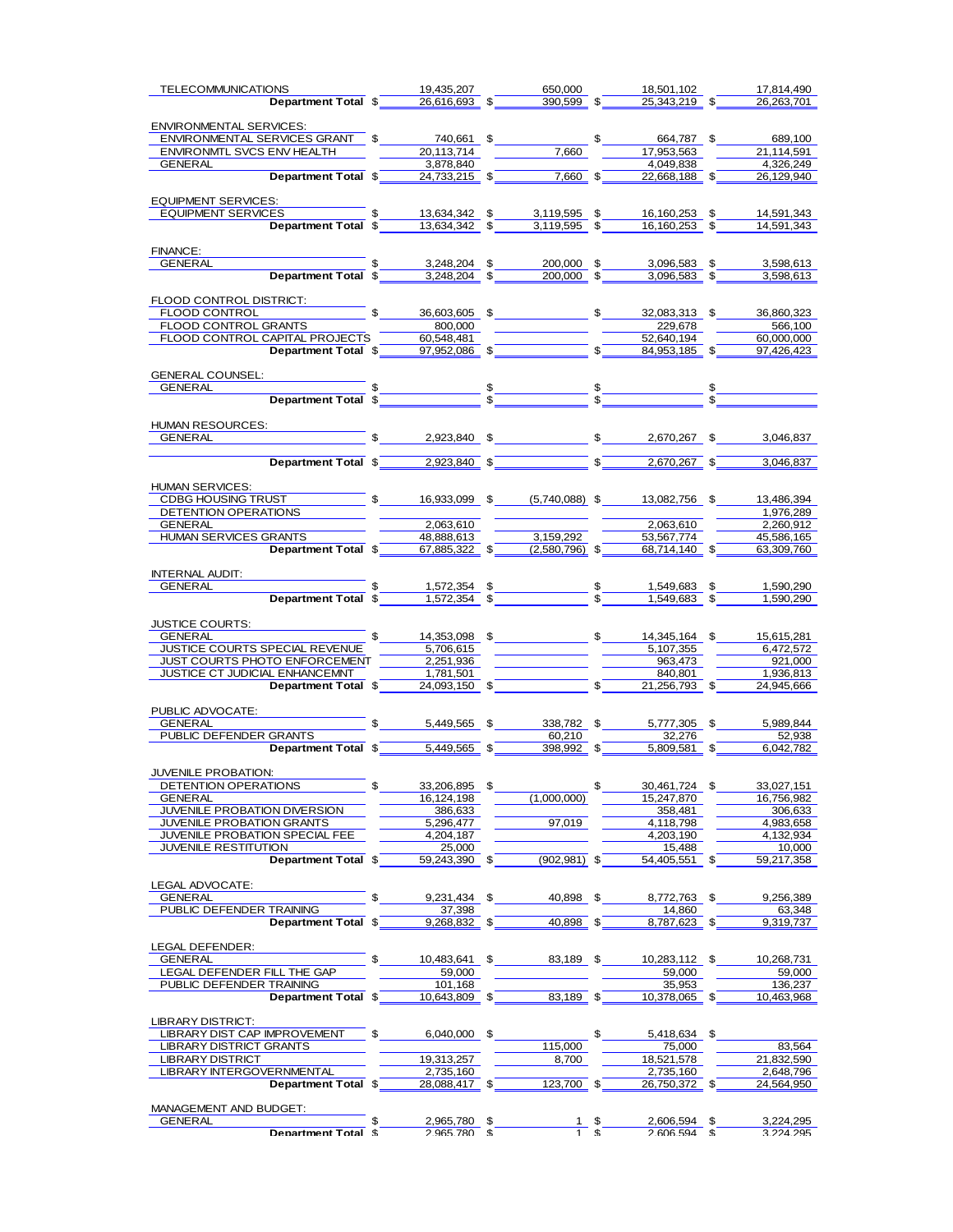| <b>υσμαιτικοπι ι υται</b> φ                           | 2,500,100                 |                            |              | 2,000,004                   | 0,444,400               |
|-------------------------------------------------------|---------------------------|----------------------------|--------------|-----------------------------|-------------------------|
| MATERIALS MANAGEMENT:                                 |                           |                            |              |                             |                         |
| <b>GENERAL</b>                                        | 2,021,461 \$              |                            | \$           | 1,869,271 \$                | 2,099,903               |
| <b>REPROGRAPHICS</b>                                  | 739.379                   | 91.440                     |              | 780,763                     | 804.333                 |
| Department Total \$                                   | 2,760,840 \$              | 91,440                     | \$           | 2,650,034 \$                | 2,904,236               |
|                                                       |                           |                            |              |                             |                         |
| MEDICAL EXAMINER:<br><b>GENERAL</b>                   | 6,757,790 \$              |                            |              |                             |                         |
| MEDICAL EXAMINER GRANT                                | 53,648                    | 328,572                    | $\mathbb{S}$ | 6,755,174 \$<br>358,502     | 6,911,513<br>160,140    |
| Department Total \$                                   | 6,811,438 \$              | 328,572 \$                 |              | 7,113,676 \$                | 7,071,653               |
|                                                       |                           |                            |              |                             |                         |
| NON DEPARTMENTAL:                                     |                           |                            |              |                             |                         |
| COUNTY IMPROVEMENT DEBT                               | 9,762,550 \$              | 451,750 \$                 |              | 10,214,300 \$               | 11,994,437              |
| COUNTY IMPROVEMENT DEBT 2                             | 7,409,780                 |                            |              | 7,409,780                   | 7,413,980               |
| DETENTION CAPITAL PROJECTS                            | 69,929,821                | (630, 025)                 |              | 15,755,823                  | 101,873,974             |
| DETENTION OPERATIONS<br><b>FINANCING SERIES 2007</b>  | 31,145,869                | (33, 694)                  |              | 1,499,413                   | 55,210,503              |
| FINANCING SERIES 2008                                 |                           |                            |              |                             |                         |
| GENERAL                                               | 222,019,546               | (2,783,074)                |              | 97,525,717                  | 171,861,456             |
| GENERAL FUND CTY IMPROV                               | 196,836,794               | 627,570                    |              | 135,457,347                 | 95,154,377              |
| INTERGOVERNMENTAL CAP PROJ                            | 232,683                   | 156,700                    |              | 334,443                     | 125,000                 |
| NON DEPARTMENTAL GRANT                                | 24,026,158                | (6,636,435)                |              |                             | 18,139,553              |
| TECHNOLOGY CAP IMPROVEMENT                            | 56,134,813                |                            |              | 9,885,239                   | 99,002,554              |
| DETENTION TECH CAP IMPROVEMENT                        | 5,718,000                 |                            |              | 1,959,340                   | 12,279,466              |
| <b>WASTE MANAGEMENT</b><br>Department Total \$        | 474,133<br>623.690.147 \$ | $(8,847,208)$ \$           |              | 117,843<br>280, 159, 245 \$ | 484.410<br>573,539,710  |
|                                                       |                           |                            |              |                             |                         |
| PARKS AND RECREATION:                                 |                           |                            |              |                             |                         |
| GENERAL                                               | 693,436 \$                |                            | \$           | 616,006 \$                  | 1,098,011               |
| LAKE PLEASANT RECREATION SVCS                         | 2,357,278                 | 200,000                    |              | 2,133,695                   | 2,738,948               |
| PARKS AND RECREATION GRANTS                           | 4,820                     | 91.159                     |              | 67,493                      |                         |
| PARKS DONATIONS                                       | 249,389                   |                            |              | 129,869                     | 112,974                 |
| PARKS ENHANCEMENT FUND                                | 4.232.044                 |                            |              | 3,838,598                   | 4,407,826               |
| PARKS SOUVENIR<br>SPUR CROSS RANCH CONSERVATION       | 137,140<br>340,000        |                            |              | 154,334<br>278,627          | 184.950<br>330,591      |
| Department Total \$                                   | $8,014,107$ \$            | 291,159 \$                 |              | 7,218,622 \$                | 8,873,300               |
|                                                       |                           |                            |              |                             |                         |
| PLANNING AND DEVELOPMENT:                             |                           |                            |              |                             |                         |
| GENERAL <b>Example 19 April 1997</b>                  |                           | $\sim$                     |              |                             | \$<br>1,015,855         |
| DEL WEBB                                              | 9                         |                            |              |                             | 235                     |
| PLANNING AND DEVELOPMENT FEES                         | 7,834,399                 | 309.587                    |              | 7,377,594                   | 8,312,752               |
| Department Total \$                                   | 7,834,408                 | 309,587 \$                 |              | 7,377,596 \$                | 9,328,842               |
| PUBLIC DEFENDER:                                      |                           |                            |              |                             |                         |
| GENERAL                                               |                           | 33,264,709 \$ (194,339) \$ |              | 33,043,265 \$               | 32,986,216              |
| PUBLIC DEFENDER FILL THE GAP                          | 1,483,701                 |                            |              | 961,360                     | 2,678,475               |
| PUBLIC DEFENDER GRANTS                                | 445,651                   |                            |              | 437.724                     | 449,732                 |
| PUBLIC DEFENDER TRAINING                              | $-438,134$                |                            |              | 371,022                     | 417,720                 |
| Department Total \$                                   | $35,632,195$ \$           | $(194.339)$ \$             |              | 34.813.371 \$               | 36,532,143              |
|                                                       |                           |                            |              |                             |                         |
| PUBLIC FIDUCIARY:                                     | 2,459,102 \$              |                            |              | 2,440,517                   |                         |
| GENERAL<br><b>Department Total \$</b>                 | 2.459.102                 | \$                         | \$           | 2.440.517                   | 3,100,020<br>3,100,020  |
|                                                       |                           |                            |              |                             |                         |
| PUBLIC HEALTH:                                        |                           |                            |              |                             |                         |
| GENERAL                                               | 10,752,840                | \$                         | \$           | 10,376,015                  | 11,034,496              |
| PUBLIC HEALTH FEES                                    | 4,965,928                 | 53,802                     |              | 3,820,738                   | 4,578,163               |
| PUBLIC HEALTH GRANTS                                  | 37,236,649                | 5,827,202                  |              | 38,836,674                  | 42,524,645              |
| Department Total \$                                   | 52,955,417 \$             | 5,881,004 \$               |              | 53,033,427 \$               | 58,137,304              |
| PUBLIC WORKS:                                         |                           |                            |              |                             |                         |
| DETENTION OPERATIONS                                  | \$<br>28,057,549 \$       |                            | \$           | 26,261,775 \$               | 27.118.765              |
| <b>GENERAL</b>                                        | 45,575,611                | 3,449,459                  |              | 41,720,421                  | 49,056,060              |
| PUBLIC WORKS FLOOD CONTROL                            | 34,090,553                | 44,300                     |              | 32,520,088                  | 35,933,801              |
| SOLID WASTE GRANTS                                    |                           | 22,994                     |              | 15,360                      |                         |
| SOLID WASTE MANAGEMENT                                | 7,643,050                 |                            |              | 7,203,148                   | 2,183,701               |
| TRANSPORTATION CAPITAL PROJECT                        | 98,872,518                | 24,719                     |              | 72,849,798                  | 115,550,123             |
| <b>TRANSPORTATION GRANTS</b>                          | 573,971                   |                            |              | 544,195                     | 500,000                 |
| <b>TRANSPORTATION OPERATIONS</b><br><b>WASTE TIRE</b> | 59,526,254<br>4,752,193   | 285,007<br>160,000         |              | 55,873,744<br>4,689,805     | 59,992,098<br>4,757,203 |
| Department Total \$                                   | 279.091.699 \$            | 3,986,479 \$               |              | 241,678,334 \$              | 295,091,751             |
|                                                       |                           |                            |              |                             |                         |
| RECORDER:                                             |                           |                            |              |                             |                         |
| GENERAL                                               | \$<br>2,095,117 \$        |                            | \$           | 1,893,399 \$                | 2,251,263               |
| RECORDERS SURCHARGE                                   | 4,548,813                 |                            |              | 3,874,016                   | 6,944,738               |
| Department Total \$                                   | 6,643,930 \$              |                            | \$           | 5,767,415 \$                | 9,196,001               |
| RESEARCH AND REPORTING:                               |                           |                            |              |                             |                         |
| <b>GENERAL</b>                                        | 322,241 \$<br>\$          |                            | \$           | 303,727 \$                  | 362,739                 |
| Department Total \$                                   | 322,241 \$                |                            | \$           | 303,727                     | \$<br>362,739           |
|                                                       |                           |                            |              |                             |                         |
| <b>RISK MANAGEMENT:</b>                               |                           |                            |              |                             |                         |
| <b>RISK MANAGEMENT</b>                                | \$<br>36,936,906 \$       |                            | \$           | 31,210,908 \$               | 43,912,696              |
| Department Total \$                                   | 36,936,906 \$             |                            |              | 31,210,908 \$               | 43,912,696              |